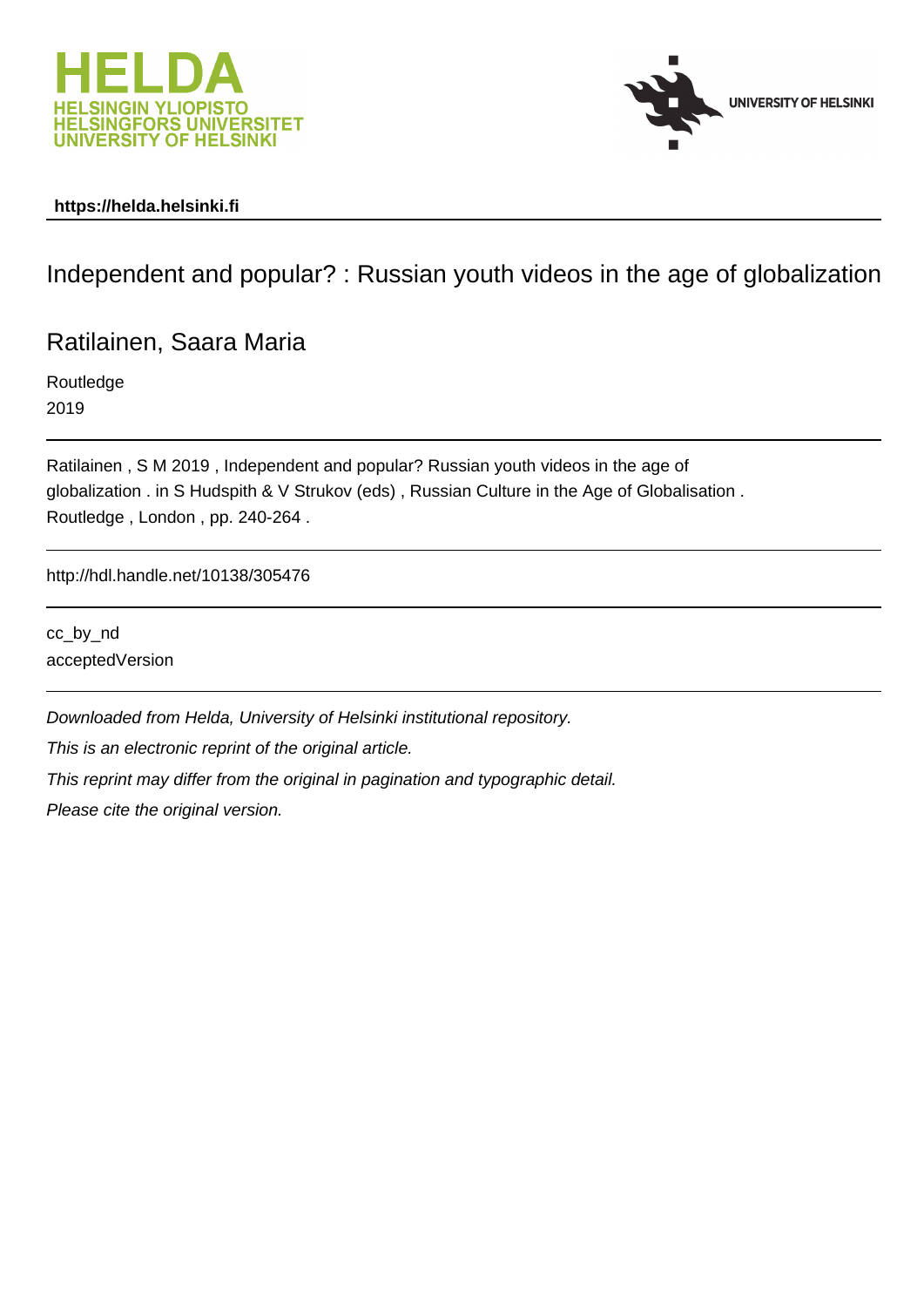This chapter is published in *Russian Culture in the Era of Globalisation* (eds Vlad Strukov and Sarah Hudspith and), Abingdon: Routledge 2018, 240-263.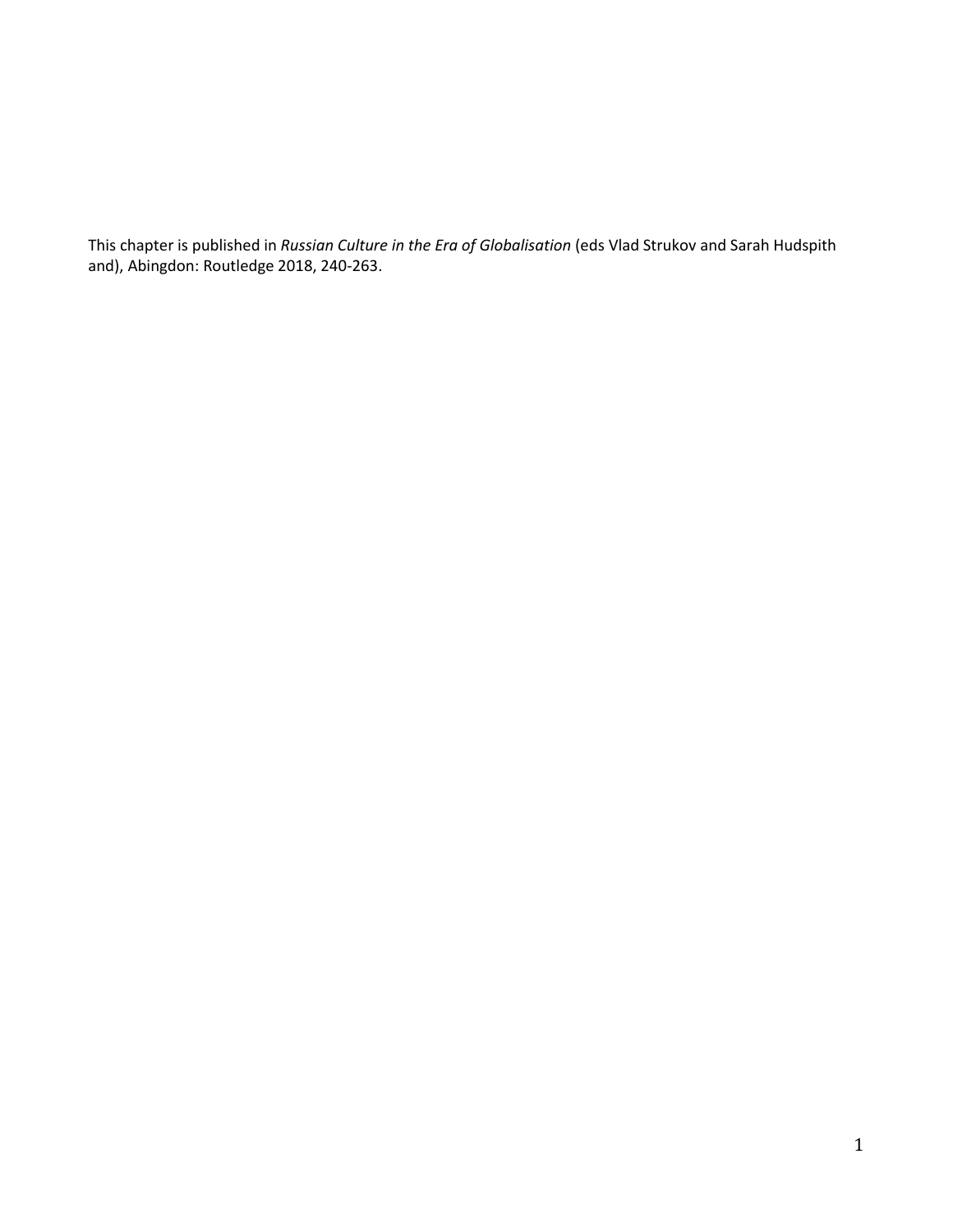## **Independent and Popular? Russian Youth Videos in the Age of Globalisation**

#### *1. Introduction*

According to Google, in 2015 the most popular YouTube video in the Russian Federation was a clip entitled 'Winnie the Pooh and the Bees'. (Allok & Anfilova 2015).<sup>1</sup> It received over 28 million views; however it did not feature the characters from the famous children's book. Instead the video features a group of teenage girls, dressed in black-and-orange-striped leotards, performing a sexually-charged twerk dance at the seasonal show of the local dance school 'Kredo' in Orenburg. The video was uploaded on 12 April 2015 by an anonymous user and the footage was taken by a member of the audience on a digital camera or personal mobile phone. In less than two weeks, this video was followed by another viral video featuring a twerk by Russian dancers who chose the World War II memorial Malaia Zemlia in the city of Novorossiisk as the backdrop for their performance. Both videos caused a heated public discussion about female behaviour and adolescent education; at the same time they placed the dance style which is extremely fashionable among Russian youth at the centre of this public discussion. Simultaneously, the videos became breaking news in international media who focussed on the penalties imposed on the dance schools and dancers involved. The school in Orenburg was temporarily closed, twerk classes removed from the schedule and a criminal investigation opened with charges of indecent exposure of underage children. Charges of hooliganism were brought against the young women from Novorossiisk and two of them were jailed for 10–15 days.

The topic of online videos and youth popular culture opens up a possibility for the re-examination of cultural globalisation as a mediated everyday practice (e.g. Christensen et al. 2011: 3-4). The twerk scandal foregrounds the kind of cultural consumption of mobile technology that takes place on the periphery of cultural production, away from the production centres of international popular culture, but which is transmitted through global channels of communication, namely YouTube, potentially to a global audience. When these types of videos travel from everyday cultural production and consumption into a wider national and international realm, they strike a nerve that is important to that particular time and place in history. Viral YouTube videos are highly ephemeral phenomena but at the same time they have the ability to reveal cultural practices and discursive formations of a more lasting character. The twerk scandal here is an example of a gendered 'moral panic' caused by the representation of young female sexuality and the assumed unregulated use of different cultural codes and communication technologies (see, Renold & Ringrose 2013; Ringrose et al. 2013). Therefore, the twerk scandal, as an example of global cultural phenomenon which has local origins, invites a gender sensitive perspective on the analysis of popular culture and globalisation in Russia which at the same time is relevant to other contexts. For instance, Emma Renold and Jessica Ringrose note that 'the ways in which the girl figure continues to be colonized, exploited, abused and commodified have perhaps intensified' in the global cultural market while there is 'little analysis of how girls themselves make meaning and negotiate the media in their everyday lives' (2013: 248-9).

My objective is to discuss young women's agency in cultural globalisation as it has emerged in the process of production and perception of internet videos in contemporary Russia. Both national and international media attention to the twerk videos has reinforced the media stereotype of Russian women as being subjected to a patriarchal, punishing state's cultural, political and reproductive pressures, placing these stereotypes on the arena of global information streams and feedback loops. The fact that both videos emerged from Russian provinces further emphasizes the marginal position of these dancing young women in relation to the centres of discursive and cultural power. At the same time, the twerk case affirms the fact that there are young Russian women who actively and independently produce online content from the standpoint of their own motivations and cultural knowledge. For example, the video shot in Novorossiisk was initially produced as promotional material for the dance school in which some of the women performing on the video work as dance teachers.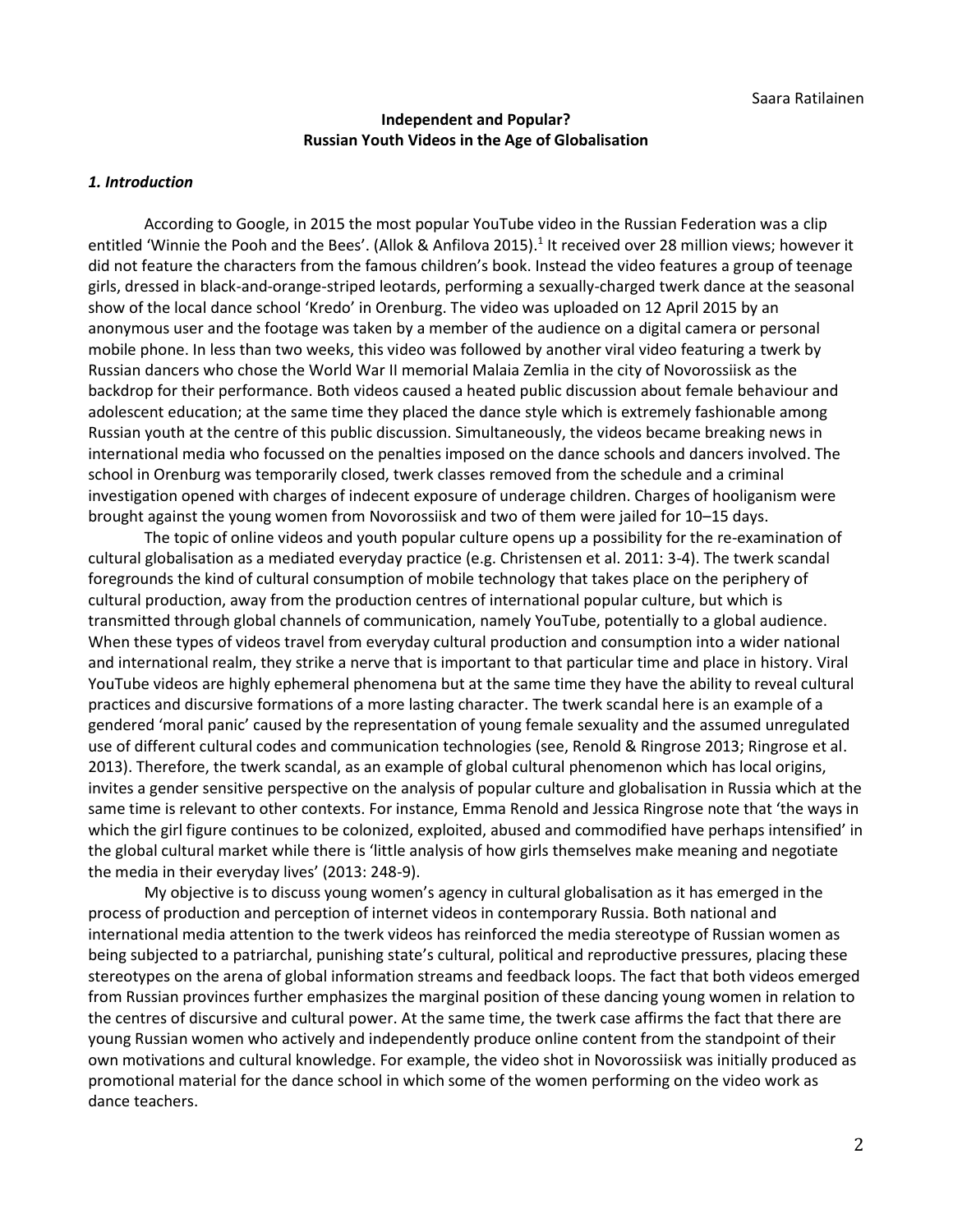The twerk case also shows that the exchange of opinions around viral videos usually presents almost exclusively the point of view of everyone else but the performers themselves. Therefore, the gender sensitive approach to online video culture encourages me to widen the scope of existing research by exploring some lesser-known productions and search for those avenues of information sharing where alternative interpretations can be accessed more effectively. This research context, I assert, opens up a new perspective for the scrutiny of the centre-periphery dynamics of online popular culture. It helps to unpack the widespread practice by established media of utilizing user-generated internet content to create news stories on timely issues. It also allows me to suggest that memes and other online genres can be removed from their original context of global popular culture in order to downplay the seriousness of social problems evoked in these products.

My major argument concerning the centre-periphery dynamics of globalisation is that cultural globalisation has emphasised the role of the Russian public as consumers and users of new, internationally expanding media platforms and technologies. I maintain that an important factor in this development has been the arrival of global entertainment television on Russian state channels in the early 1990s, particularly the international-format series, which quickly became extremely popular (see, for example, Borenstein 2008). Albert Moran defines television formats as 'a cultural technology which governs the flow of program ideas across time and space' (2004: 266). In this chapter, by examining a number of Russian online communication networks, I wish to highlight the practice of cultural borrowing and re-contextualization of international format-based popular culture. How can we account for certain internet phenomena through formatted popular culture? How do formats as important technologies of global popular culture govern the flow of cultural ideas in the multidimensional environment of internet communication?

The Russian-speaking internet—the Runet—has evolved into one of the most powerful segments of the world wide web (see, for example, Gorham, Lunde & Paulsen 2014). By the gradual legitimization of the internet as an important cultural form of the 'computer era', online social networks, where much of the usergenerated content is distributed, are now regarded by many scholars as the 'natural habitat', especially of young 'diginatives'. For example, Henry Jenkins has argued that in the age of digital communication there is 'an increased centrality of teens and youth to the global circulation of media' (2006b: 154). Previous research on Russian digital culture has addressed the importance of user-generated content for such global youth cultural phenomena as Harry Potter fan fiction (Samutina 2013) and performative political protest in the postbroadcast era (Strukov 2013). However, the Russophone internet has not yet been thoroughly analysed from the perspective of content sharing as an everyday practice which produces conflicting media realities and sites of agency.

Unlike other scholars who have concentrated on audience activity and amateur online media on the Runet (see, for example, Chapman 2014; Samutina 2013; Strukov 2013;), I do not self-evidently regard these practices as sites of subversion which aim to challenge the existing power structure. Instead, I am interested in investigating the ways in which globalized forms of popular culture are used in the negotiations of youth and female agency on different levels of Russian online communication. Correspondingly, my aim is to discuss cultural globalisation in light of different types of media phenomena that originate in amateur and/or semiprofessional video productions produced as part of Russian youth's everyday popular culture. I enquire about the kinds of cultural agency which are retrieved from global cultural models and about how international cultural models are perceived and circulated in the Russian digital media environment.

#### *2. Data and methods*

My analysis focuses on two case studies. The first is the twerk controversy. More specifically, I investigate how the scandal figured in the accumulating newsfeeds of digital media, how amateur culture emerges in digital newsfeeds, and how twerk is defined in relation to global television and youth culture. The second case study analyses one of the most successful but less-known Russian amateur video productions, the drama series *Stervochki* [The Little Bitches] which was created by a group of high-school students from the provincial town of Pervoural'sk. The word 'stervochki' is the plural diminutive form of 'sterva', which loosely translates as 'a bitch' or 'a shrew' and is often used derogatively to refer to an assertive and manipulative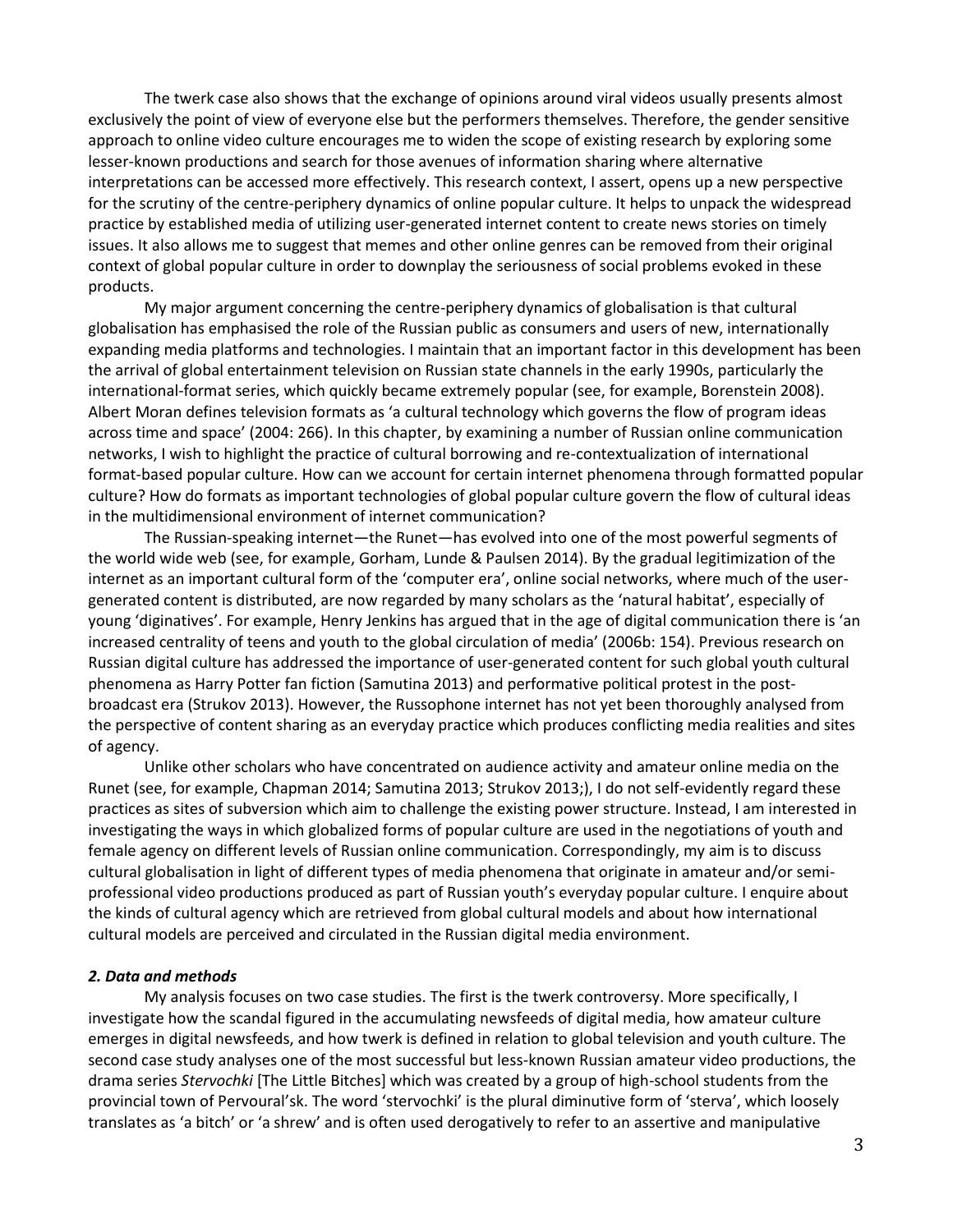female. This type of female agency emerged in Russian popular culture in the 1990s and has become a hyperbolic manifestation of a 'new' female type, a symbolic practice for unpacking the late-Soviet gender order in the new social and economic setting of post-Soviet capitalism (Salmenniemi & Ratilainen 2014). On the one hand, 'sterva' serves as a pejorative representation of a 'westernized' woman who enslaves men sexually (*à la* Samantha Jones from *Sex and the City* played by Kim Cattrall).<sup>2</sup> On the other, 'sterva' presents a mixture of post-feminist gender ideology and glamour culture thereby capturing post-Soviet consumer and class fantasies (Salmenniemi & Ratilainen 2014): a female type who is supposed to be active and independent but who uses her sexual appeal in order to climb the social ladder.<sup>3</sup>

My research materials comprise various information streams published on the micro blogging platform Twitter, on the image and video sharing platform Instagram and on VKontakte, which is the most popular social media platform among Russian-speaking internet users. These streams can be divided into three different sets of data. Firstly, I analyse internet media content and user comments shared on Twitter with the Cyrillic hashtags 'twerk' and 'twerking' (from April through December 2015). Secondly, I analyse the information streams marked with the Cyrillic hashtag 'stervochki', which are found both on Twitter and on Instagram (ca. 500 Instagram posts and tweets). Finally, my research data includes *Stervochki*'s fan profile on VKontakte. With nearly 30,000 followers, this site represents a medium sized online fan community. Somewhat similar but more popular fan profiles on Vkontakte are, for instance, the site for Russian-speaking Harry Potter fans with ca. 463,000 followers and the fan profile of the Norwegian youth series Skam [Shame] with ca. 232,000 followers. My estimation is, however, that in the context of currently ongoing, non-commercial and independent DIY productions, *Stervochki*'s fan base is one of the largest in Russia. Together, these social media gather, organise and store publications produced by different types of news outlets (national, regional and local) and different types of contributors (professional journalists, bloggers and citizen commentators). This multifaceted set of research materials allows me to examine a wide range of information channels which supply diverse publications from multiple sources which are organised into streams and are then appropriated for different discursive and creative uses.

I employ qualitative analysis of selected digital media content in order to map different information flows on the Runet and to reveal different contextualisation strategies (Jenkins 2006b: 152). My analysis draws on the research of Russian televisual culture and the so-called do-it-yourself (DIY) production of culture which has become more mainstream with the evolvement of web 2.0 and mobile technologies (Ratto & Boler 2014: 3). I maintain that online distribution of amateur cultural productions has reshaped the forms of interaction between global cultural streams and local audiences within the 'post-broadcast' and 'networked' media environment (Castells 2011; Prior 2006). This means that global popular culture, facilitated by international commercial conglomerates, is perceived on the local level and re-distributed through online networks to new audiences. In this process, global images and meanings are 'de-contextualised and re-contextualised at the sites of consumption' (Jenkins 2006b: 154). With this approach I follow Henry Jenkins's argumentation, as he writes that 'the new information space [of the digital age] involves multiple and unstable forms of recontextualization' (2006b: 140) emerging with the increased grass-roots audience participation in the production and evaluation of cultural knowledge.

I begin my discussion with an overview of post-Soviet media convergence which serves as an important analytical framework for my analysis. In this section, I also review the term 'user-generated content' in light of my case studies. I then proceed to analyse the patriotic re-contextualisation of twerk as a means for discursive marginalization of female cultural agency. In the last section, I discuss the amateur online series *Stervochki* as an example of renegotiations of popular culture's gender stereotyping, youth cultural agency and global identity building, before moving to conclusions.

#### *3. Networked media and changing television culture in Russia*

The cases in question have occurred at the intersection of different media channels, or what has been labelled as media convergence and is characteristic of digital communicative environment. Henry Jenkins views media convergence not only as a technological process but also 'a paradigm shift across multiple media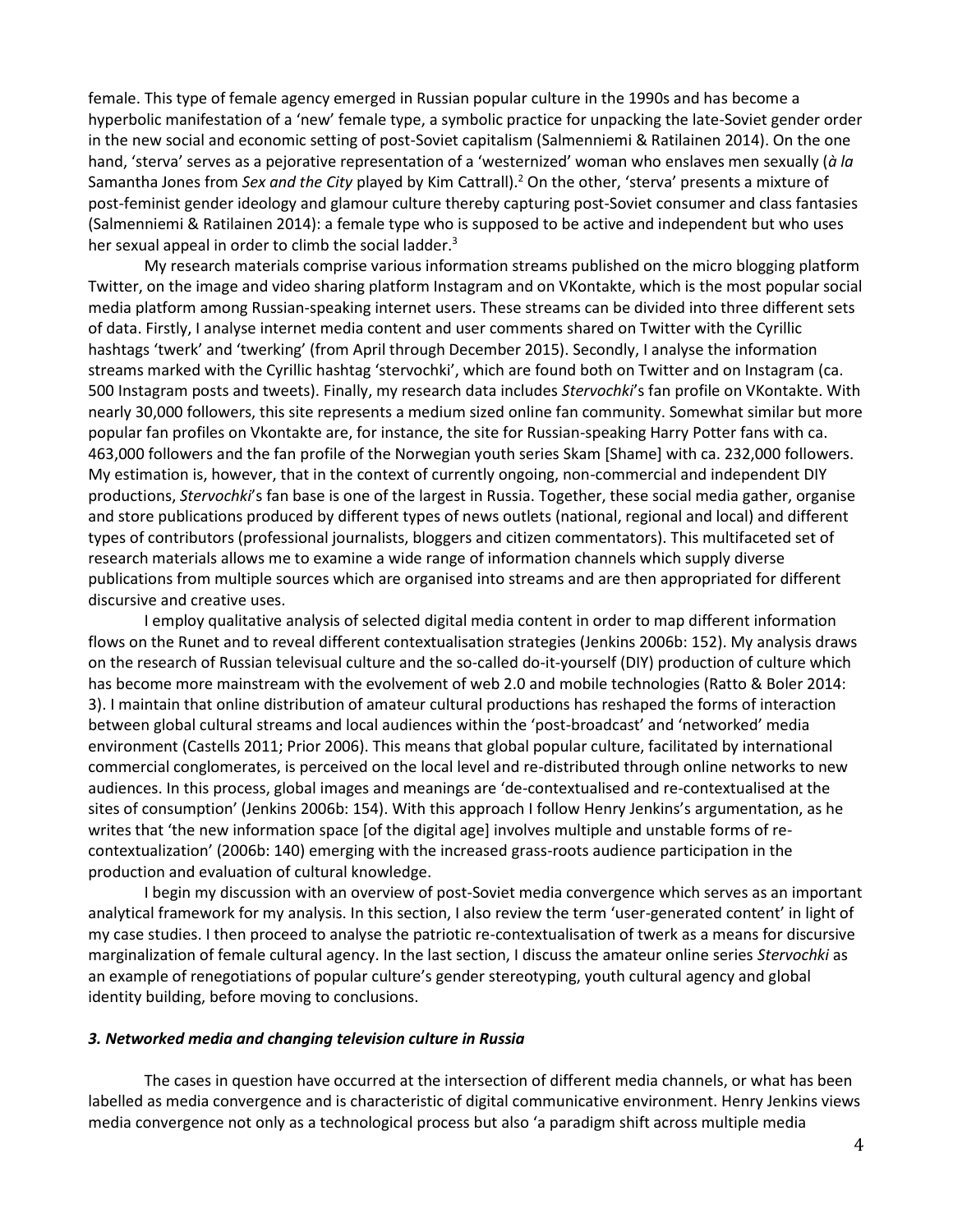channels, toward the increased interdependence of communication systems, toward multiple ways of accessing media content, and towards ever more complex relations between top-down corporate media and bottom-up participatory culture' (2006a: 243). I consider the interaction and interdependence between television and internet, especially in its social media, or 'web 2.0' phase, as the most crucial point of media convergence that offers insights into several tensions in the contemporary Russian cultural field. Here televisual popular culture continues to function as a significant cultural background while the internet represents the ongoing global change of mass communication and the newest media technology which is particularly appealing to the younger generation of media users. The interaction between global cultural streams and local audiences, however, had been developing for a long time through the international trade of format licenses, particularly central to entertainment television (Moran 2004). As related to post-Soviet Russia, international formats represent the transformation of televisual culture that took root in perestroika reforms and culminated in the 1990s – a process which includes such changes as the abolishment of censorship, privatisation of media ownership and westernisation of popular culture. Format-based programming continues to be the dominant form of television content also in the 2000s. Several scholars argue that international formats have changed the Russian audience's expectations concerning televisual programming (Prokhorova 2010; Hutchings & Rulyova 2009; Heller 2003). Moreover, global television programmes have introduced a new national grand narrative 'between the past of the chaotic 1990s and the more glorious future' which has been particularly important to Putin's presidency (Klioutchkine 2005). In this chapter I scrutinise formatted television in the new context of networked online communication and DIY-youth culture.

Russian televisual culture in the internet age is a good example of the simultaneous centripetal and centrifugal tendencies of cultural change. As the dominant mass medium and, as some critics claim, the most trusted source of information among certain types of audiences in Russia, television represents everyday life and social stability (Hutchings & Tolz 2015). At the same time, the national television infrastructure is undergoing a fundamental reform in response to the global 'digital revolution' of communication (Strukov & Zvereva 2014; Vyrkovski & Makeenko 2014). For example, Elena Vartanova remarks that as the internet currently offers the most important distribution channel for new televisual content, the types of global programming strategies which are not tied to a certain television channel but to a digital database, become increasingly important to media producers (2014: 19).

On the one hand, the broadcasting structure of Russian national television has become increasingly centralized in the 2000s. This means that local television channels have suffered from resource cuts and become increasingly dependent on the Moscow-based national television and radio company All-Russia State Television and Radio Broadcasting Company<sup>4</sup> (Hutchings & Rulyova 2009; Strukov & Zvereva 2014). On the other, the internet has given birth to a great number of independent television networks such as TV Rain. In addition, Russian television currently exists within the 'global info-sphere', in which international channels and global networks are available through cable, satellite and on the internet (Hutchings & Rulyova 2009: 3, 11; Strukov & Zvereva 2014). This means that changing technology and overlapping telecommunication services characterize the television consumption of the internet age as, for example, Stanislav Kholkin, general producer of the local ETV channel in Yekaterinburg puts it: 'at the end of the single cord, you have your cable television, internet and telephone' (Strukov 2014: 302). We can continue his idea by saying that it is important to have also the tools for creating and distributing new media content at the end of the 'single cord' on the same device. It is well-known that smart phones and tablet computers enable their users to record texts, images and audio as well as to edit and to share self-made content with others through the internet. In Russia, as in other developed countries, this type of content has long exceeded the content produced under the auspices of the state.

It has been argued that in the age of media convergence, people consume, produce and distribute media with personal technology in a variety of individualized ways (e.g. Jenkins 2006a). The simultaneity and interconnectedness of media producers and media users through personal technology has also urged media scholars to reconceptualise the very notion of audience by breaking it into different categories depending on the type of internet activity. In the current media environment, digital content can be divided into:

(a) edited content, mainly produced by traditional media and established media outlets;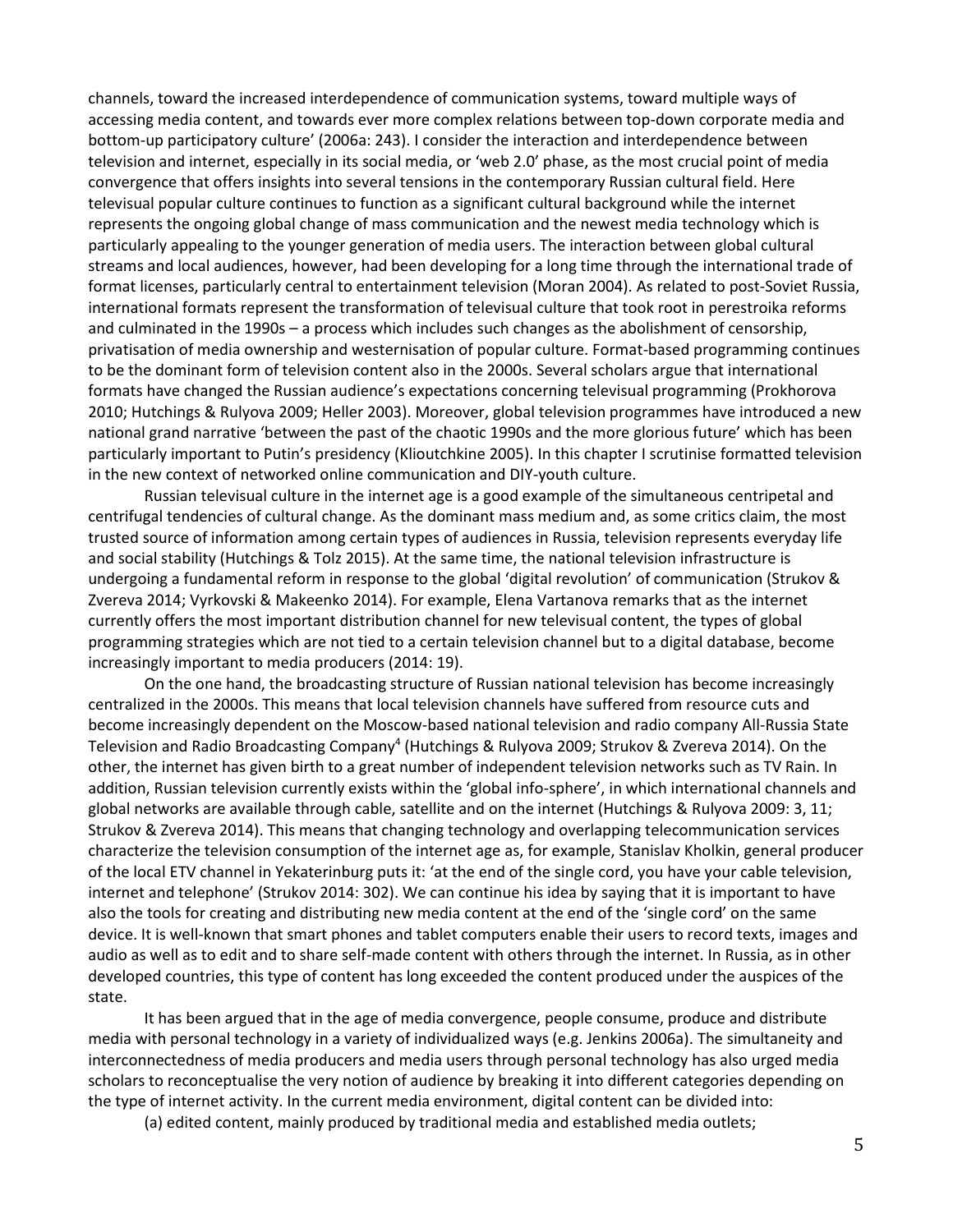(b) user-generated content, produced by individuals the majority of whom are not affiliated with any media outlet;

(c) the bulk of information streams on the internet which consists of edited content, shared on social media platforms as user-distributed content; and

(d) people who engage with digital media in a particularly active manner by commenting on edited materials or even re-modelling the existing content for their own use, i.e. co-producers or prosumers (Rajagopalan 2013; Matikainen & Villi 2015).

User-distribution and prosumption of digital media bring together different and sometimes conflicting topics and opinions on a single platform. Both edited and user-generated content combine and create information streams marked with key words, or hashtags. This means that digital media which exist as a type of database are in the constant process of reconstruction and reorganisation into new information streams according to the 'logic of the algorithm' (Manovich 2002: 222). However, it is not only the programmed algorithm of the service provider but also the amount and volume of user participation on a specific online platform that determine the informational weight and visibility of an individual publication. For example, by following the information streams on Twitter, marked with the Cyrillic hashtag 'twerk' during my research period in 2015, one cannot help noticing that the discussion on this topic in Russian online media is mainly concentrated around a few topics. They include different new dance trends and the role of dance in Russian culture and society, youth education in the fields of extracurricular activities and schooling, and national issues of moral politics, of which the latter is the most prominent.

Another form of prosumption of digital media is the activity of online fan communities, in which (a) people use media content as raw material for their own creative work; (b) media consumption involves significant emotional investments; and (c) interaction with other consumers of the same media plays an important role (see Wilson 2011; Jenkins 2006a & 2006b). Although fan communities constitute a small minority of all internet users, their interactive relationship with media based on 'collective intelligence' (Levy 1994 ctd in Jenkins 2006a) and peer support may signal a larger-scale media change in the Russian Federation and elsewhere. For example, in the introduction to their edited volume Vlad Strukov and Vera Zvereva outline socio-cultural consequences of digitization of television and note that '[b]y the increase of real competition, television producers treat the viewer as an equal and make programmes as if "for themselves"' (2014, xxxv).

The information streams around *Stervochki* are based on this type of prosumption. The online activity of both the producers and viewers of the series creates an 'interpretive community', a context and strategy for preserving and maintaining a common cultural resource which is shared in digital communication environment (see Fish 1984: 14). Digital media become an everyday social practice through which people create and reproduce different cultural readings in an interactive, playful and creative process (de Certeau 1984; Jenkins 2006b). For example, the viewers of *Stervochki* contribute to the online fan community by sharing lines from the series as text comments, circulating screenshots and video clips and creating their own fan art collages. In this process of fan-based recreating of the series on social networking sites, certain scenes, characters and motifs from the original story emerge as the most significant, thus creating an air of a cult production around *Stervochki*.

IMAGE 1. Collection of *Stervochki* posters and fan art on the Vkontakte page of the series. Visual participation is an important part of fan activity. Source: https://vk.com/stervochki\_tv.

## *4. The patriotic re-contextualization of twerk*

The word 'twerk' was included in the Oxford Dictionary in June 2015: a twerk is a '[d]ance to popular music in a sexually provocative manner involving thrusting hip movements and a low, squatting stance' (Oxford Dictionaries). Internationally, twerk was adopted from African American<sup>5</sup> hip-hop and street social dance subculture to mainstream music television and videos and eventually found its way to training programmes in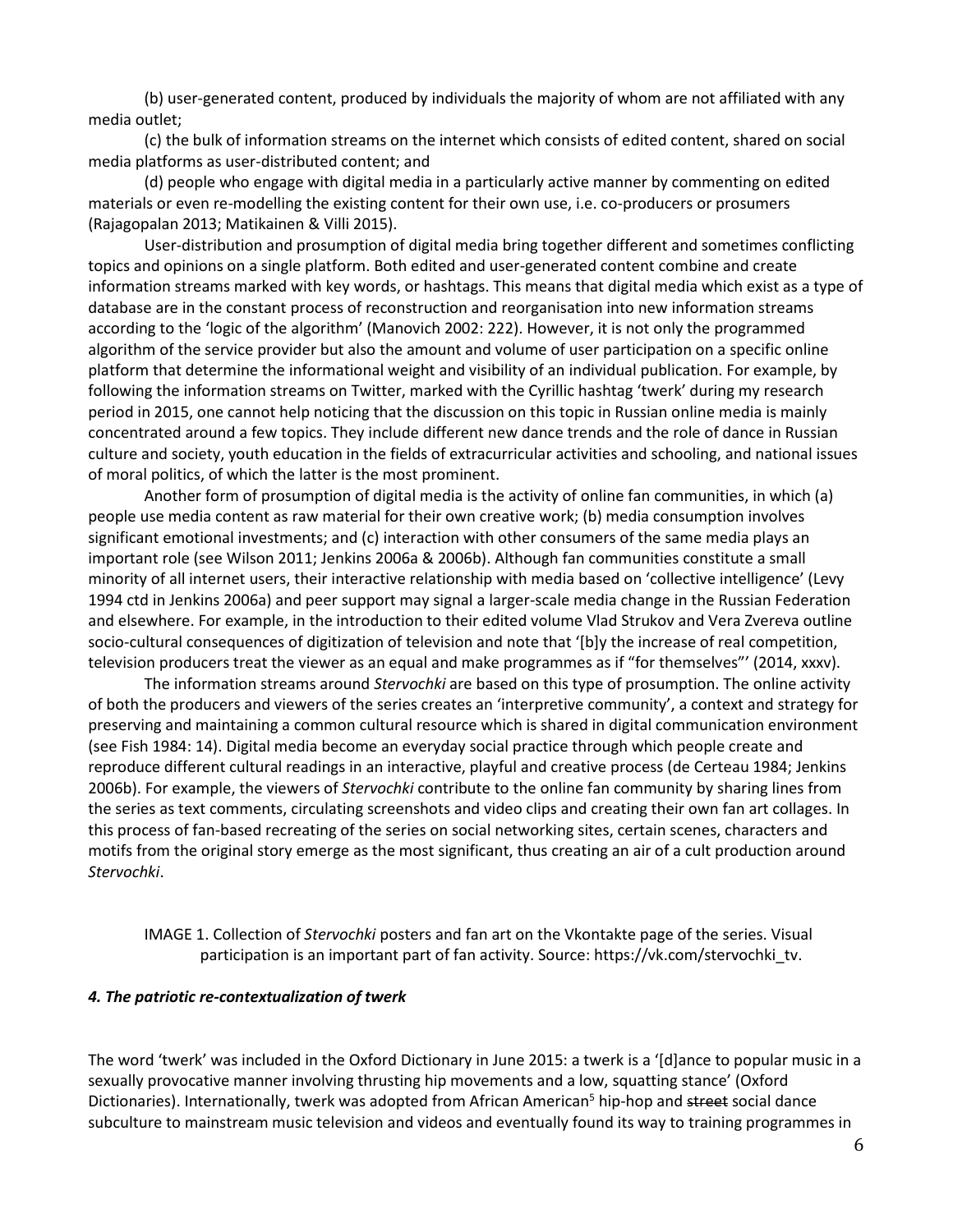local gyms and dance schools all over the world. In previous scholarship it is commonly mentioned that twerking was brought into mainstream by the U.S. teen idol Miley Cyrys who adopted twerking to be an important part of her image transformation from a Disney child actor into a sexually matured pop artist (Gaunt 2015). She performed twerk at the MTV VMAs in August 2013, which led to an internet sensation and prompted a lot of scandalous media discourse around different meanings of her act. Relative to hip hop and American music video industry, twerking is connected to hyper-sexualized representations of black women's bodies and therefore Cyrus and other white stars who show twerking as a way to their sexual empowerment have propelled critical commentary on cultural appropriation and 'white consumption of black sexuality' in popular culture (Campbell 2004, hooks 1992). In this context, it is the lack of a relationship with the black community which marks Cyrus's and others' twerk performances as cultural appropriation. With new digital technologies and distribution channels cultural practices that come from a background of complicated race and sexual politics are easily replicated and adopted uncritically and ahistorically to new contexts (Baskerwille 2014, Campbell 2004). This can be the case with the global circulation of twerk videos and it needs further research in a transnational setting.<sup>6</sup>

Twitter and Instagram show that Russia is part of the global twerking trend, with many dancers and dance teachers sharing snapshots of their everyday twerk practice. In the context of Russian canonical understanding of culture twerk represents an exotic 'other' as for a long time only classical genres such as ballet, folk dance and ballroom dance were included in the state cultural system. Against this backdrop, it is not surprising that in the number of news stories from the federal and local press commenting on the events in Orenburg and Novorossiisk and shared by Russian Twitter users, twerk is above all labelled as a 'scandalous' and 'provocative' dance (e.g. Makarsky 2015). By way of its rising fame in both international and national cultural spheres, as the popular lifestyle magazine *Afisha* writes, 'twerk has become the most popular dance in Russia' (Makarsky 2015). I argue that the Orenburg twerk performance and to some extent the other 'scandalous' twerk videos by Russian dancers follow the example of the international, professionally produced media precedent by offering their locally produced amateur or semi-professional interpretations. My case also shows that in the digital age local productions have a chance to emerge as a global phenomenon with millions of views in just a few days. This is due to the feedback loop between Cyrus's performance at the annual MTV gala and its glocalised version at the final concert of a Russian provincial dance school, which suggests that Russian (digital) culture is fully connected to the global one.<sup>7</sup>

In the Orenburg case, charges against the dancers were eventually dropped as the investigation committee announced that it had not found any proof of illegal preparation of indecent materials displaying underage children. During the process, the committee had consulted with professional choreographers who confirmed that all dance moves in the act were in line with the moves of 'the international twerk style' and therefore they must not be seen as including any pornographic or erotic elements. It is interesting to notice how global aesthetics is used here to defend local transgressors against accusations of public display of sexuality.

The state interventions did not prevent new twerk scandals from emerging. By the end of 2015, several other twerk videos of and by young women recorded at iconic locations and shared through social networking sites became hot topics in Russian media. These include, for example, videos showing twerk dances in Red Square in Moscow, in front of the Russian Bridge [Russkii most] in Vladivostok, and at another World War II memorial in the small city of Potchep in the Briansk district. In addition, it is worth mentioning that among the twerk videos discussed by Russian media through the discourse of scandal was one produced by young male cadets, also from Novorossiisk. They performed a twerk-like-dance in front of a T-34 tank while pretending to be washing it, wearing only underwear. Although the video had been uploaded on YouTube already in 2011, the local prosecutor started to investigate it in May 2015, only after it was associated with the other, more recent twerk cases (Bortnikov 2015; Life #novosti 2015). When reporting on these events, different federal and local news outlets articulated quite consistently that national monuments are not suitable backgrounds for this 'unusual' [neobychnyi] and 'explicit' [otkrovennyi] dance, and that those who make the videos apparently lack patriotic education (Federal press 2015; Zvezda 2015). In other words, the state administration's initial critical response to the twerk video had an impact on how subsequent Russian media discourse was structured. For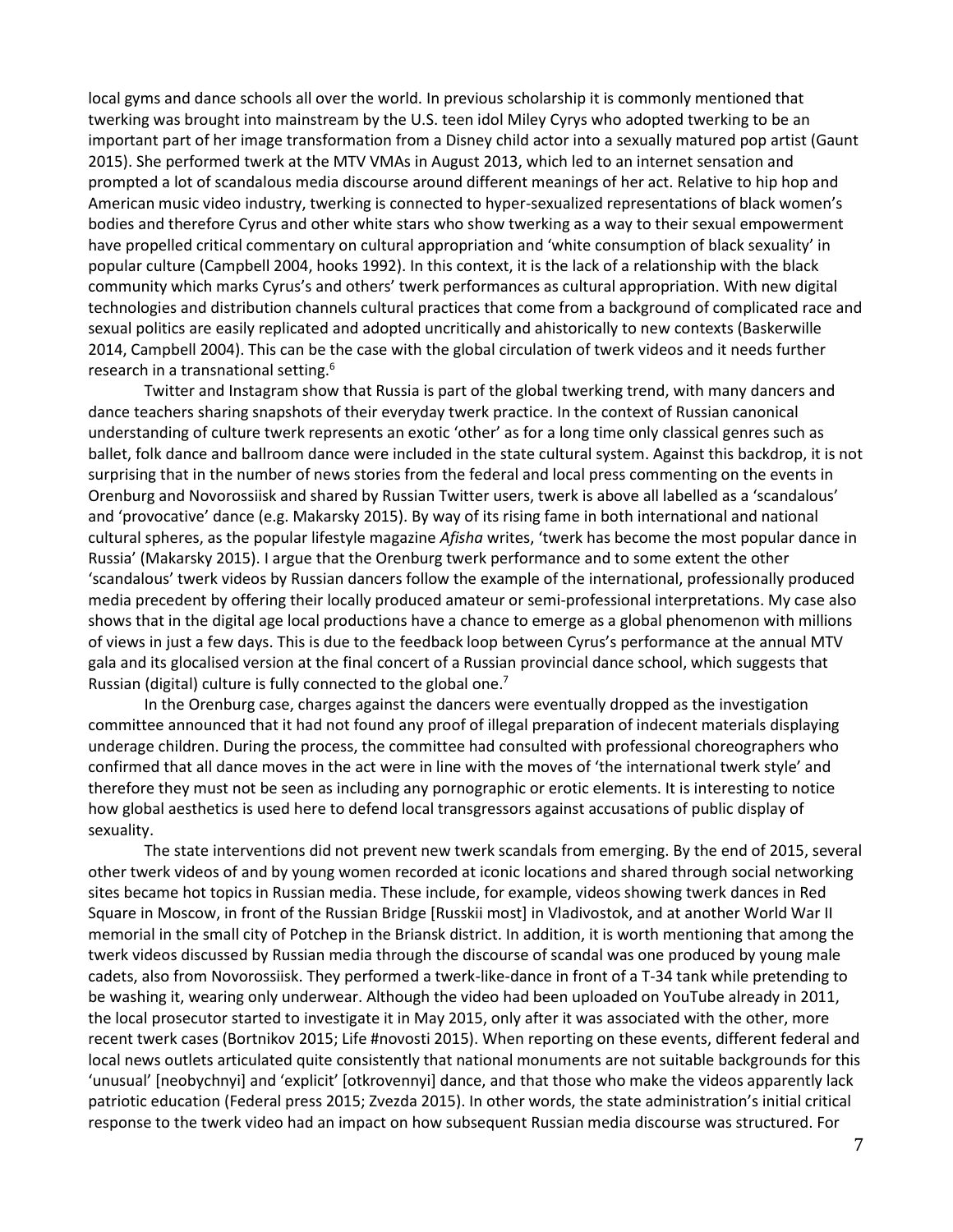example, according to Sergei Ivanov, who worked as the Chief of Staff of the Presidential Administration at the time of the scandals, performing a twerk in front of a war memorial is to be seen as 'improper and unethical' (Novikova 2015).

IMAGE 2. Screengrab of a news article published on the regional news site Nasha Gazeta Yekaterinburg [Our newspaper Yekaterinburg] 25 May 2015 about a twerk performance at the monumental Russian Bridge in Vladivostok. The bridge was built in preparation for the Asian-Pacific Economic Cooperation (APEC) conference held in Vladivostok 2012. Source: ngzt.ru.

At the same time, this negative discourse drew media attention to local dance schools. For example, on 5 May 2015, the online newsletter In-the-Know [V-kurse] in the Perm' district published a short article summarizing the ongoing twerk scandal and also advertising twerk lessons for those aged eighteen and older at a local dance school (V-kurse 2015). This news article rehearses the official stance by referring to twerk as 'scandalous', however it ends with a more balanced statement: 'twerk is based on traditional African movements, which concentrate first and foremost on the buttocks, hips and stomach' (V-kurse 2015). This definition, re-contextualising twerk as having 'traditional African movements' and adding a further technical description, allows for a different approach and implicitly places twerk in the framework of transnational cultural models, techniques and formats.

The Orenburg performance should thus be considered from the perspective of international television and cultural formats, which combine global models with locally established cultural symbols and frames of interpretation. However, with the Orenburg video, this glocal re-contextualisation caused a lot of confusion among a number of media commentators. For example, the dancers' routine alluded to Winnie the Pooh and their costumes—black and orange leotards—evoked the ribbon of Saint George which has been used under Putin as a symbol of state patriotism. The show took place on the stage of the local Palace of Culture which is an institution established under Stalin for the support of workers' recreation and education.<sup>8</sup> For example, a host of the online talk-show #heshteg, on the Tiumen-based media outlet *Vsluh.ru*, remarks that the venue and the presence of friends and parents 'create a sense of permissiveness (…) as if this is how it should be'<sup>9</sup> (Vsluh.tv 2015). The implicit message of this statement is that there is a cultural mismatch between the twerk performed by the young girls on the Orenburg stage and the twerk perceived by media commentators. It seems like the local, familiarized and historically significant setting of the House of Culture as the context of audience reception overshadows the number of elements taken from the global context of international television and dance culture, which apparently was the context in which this performance was initially created. This might also be the reason why the importance of international television and video sharing culture for the everyday life of the Russian youth was by and large left out of view when presenting the twerk cases in media. In the above quote, the talk show host suggests that the familiar surroundings can potentially generate overly approving interpretations of twerk dancing. However, the majority of media comments with a disproportioned focus on the symbols and meanings deriving from the national cultural context and the simultaneous dispelling of the global context help reproduce a judgmental attitude towards twerk.

The difference is apparent in how the performances have been interpreted by the state officials which reveals the conservative turn in Russian politics and social life with its emphasis on state-funded patriotism. That year, 2015, the Russian Federation celebrated an important historical event—the 70th anniversary of the Soviet Victory in the Great Patriotic War, which is seen as a distinct part of World War II. In the same year the Russian administration also celebrated the anniversary of a more recent geopolitical 'achievement'—the 'incorporation of Crimea into the Russian Federation', which is the official Russian label for the annexation of Crimea. It is possible that those who made and published the videos did not intend them to be political provocations; however, in the context of the existing cultural, political and military hegemony they were interpreted as contravening the official stance. The fact that they instantly became extremely popular with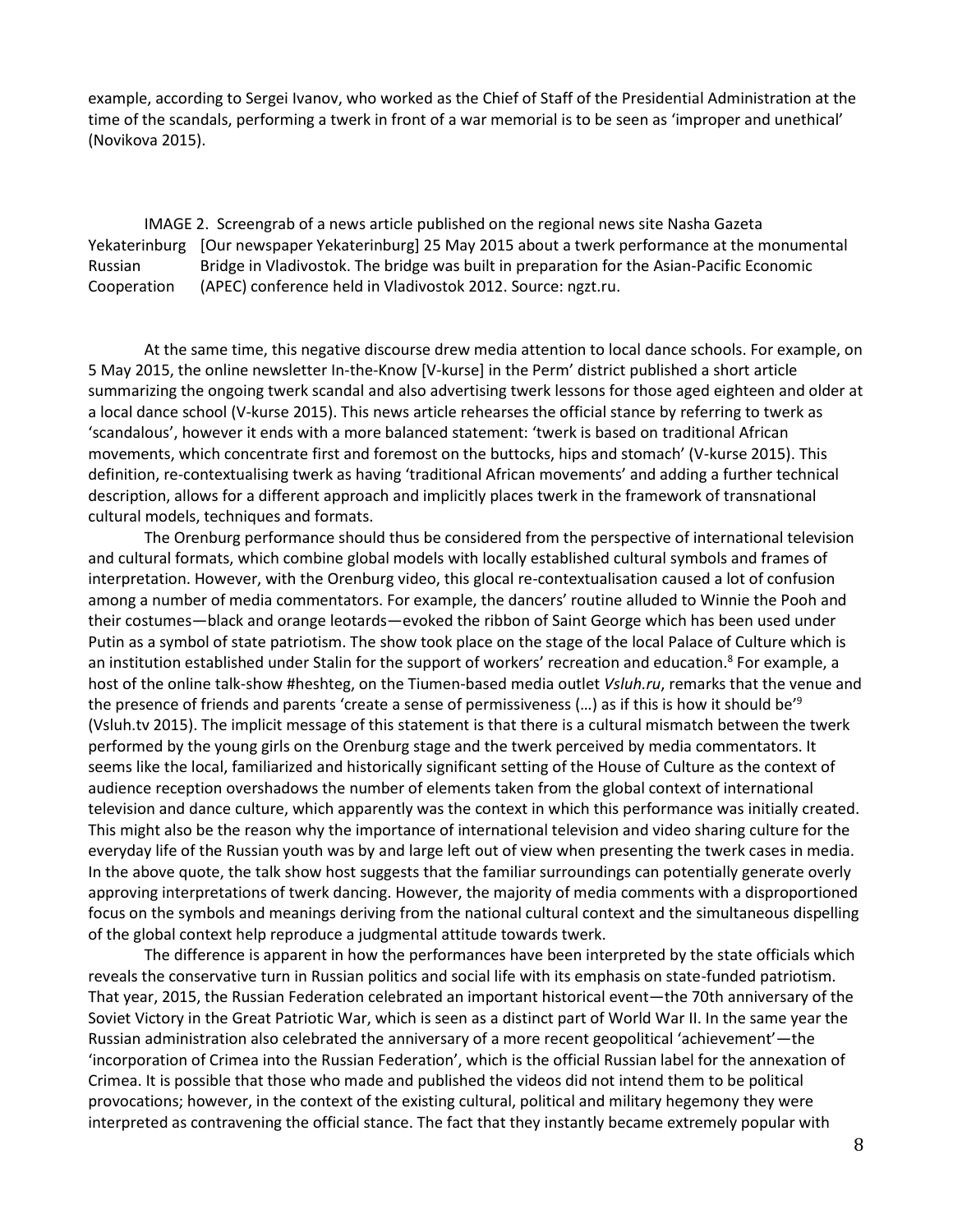Runet users suggests that the users responded to their transgressive nature. In other words, some of the twerk dancers were 'poaching' (de Certeau 1988) on the patriotic media discourse when making videos against the backdrop of local war memorials and other national monuments. These easily recognizable and symbolically charged backdrops anchor the videos to the dominant media discourse at once distinguishing them from the number of other DIY dance videos taped in the everyday context of bedrooms, gyms and dance studios. Similarly, by describing the young women as 'immoral and dissolute', media commentators 'poached' on the already-existing scandalous currency of twerk which provided media outlets with a much desired visibility in online newsfeeds.

The twerk scandal demonstrates the politicization of Russian popular culture/discourse at various levels of production and consumption of media. By linking the Orenburg twerk to Pussy Riot's performance in the Cathedral of Christ the Saviour, some social media commentators suggested that the videos should be viewed as a protest and provocation in spite of the fact that none of the videos contains any explicit antigovernment messages. For example, a Twitter user draws together the discussions around twerk in December 2015: 'Looks like the highest form of youth protest in Russian Federation is #twerk, preferably at a war memorial. Yes! Go on in the same spirit!' (Twitter, 9.12.2015). The paranoid politicisation of Russian culture was evident in some conspiracy theories. In both edited (e.g. the tabloid *Komsomolskaia Pravda*) and usergenerated media (e.g. *LiveJournal*) there have been speculations that the Orenburg video was deliberately uploaded as an anti-Russian provocation by an anonymous user less than a month before the Victory Day celebration in May. These media outlets supplied digital traces—who shared video, when and how—to develop their conspiracy theories: they claimed that the opposition leader and political blogger Aleksei Navalnyi was one of the first people to share the video on Twitter and therefore the Orenburg video was an anti-government statement.

In this process of re-contextualization of twerk within politicized and patriotic discourse, young women are positioned as dependent on professionals in the education sector—the local school and centres for extracurricular activities—as well as on the 'uncontrollable' forces of global popular culture. Some media outlets claimed that there was 'total anarchy' in the area of children's extracurricular education and an 'incompetent manner of introducing children to new material', which has eventually resulted in a 'low-quality performance' and '*faux pas* costume choice' (MariMedia 2015). Consequently, the young women in the twerk videos were perceived as being separate from the messages delivered by audio-visual online interpretations of their performance. In conclusion, the news media discourse circulating through content-sharing platforms points to the lack of structure and state control as one of the most significant reasons behind the emergence of the scandalous twerk performances. Simultaneously, it understates the link between cultural adaptation of music video programmes to the curricula of local dance schools, commodification of patriotic symbols, and the widespread everyday practice of posting self-made videos on social networking sites. In this discourse the adaptation of international models is not perceived as a creative process or part of Russian youth culture and those who do it—here the young girls—are, through an aggressive process of de-contextualization and recontextualization, discursively deprived of agency.

### *5. Amateur series* **Stervochki** *and prosumption of global television*

The amateur television series *Stervochki* exemplifies how adapting global television culture in amateur videos can bring local-level success and reinforce youth agency in the networked digital media environment. In 2011 film director Il'ia Vershchagin was seventeen years old when he and his friends started to make *Stervochki* without any budget or special equipment. Vershchagin's friends, who also had no previous experience in making videos, play all characters in the series. At first, the series was shot with a mobile phone but it was replaced eventually with a high-definition digital camera. Over the course of the project, the quality of image and sound improved significantly with an almost professional standard of production in the latest season. In addition to the series, the *Stervochki* crew launched a full-length film *The Bitches: the Lady's Secret* [Stervochki: Taina ledi] in 2014. So far four full seasons of *Stervochki* have been produced: they contain forty 10–20 minutelong episodes; and the fifth season is currently in the making. The most popular episodes have between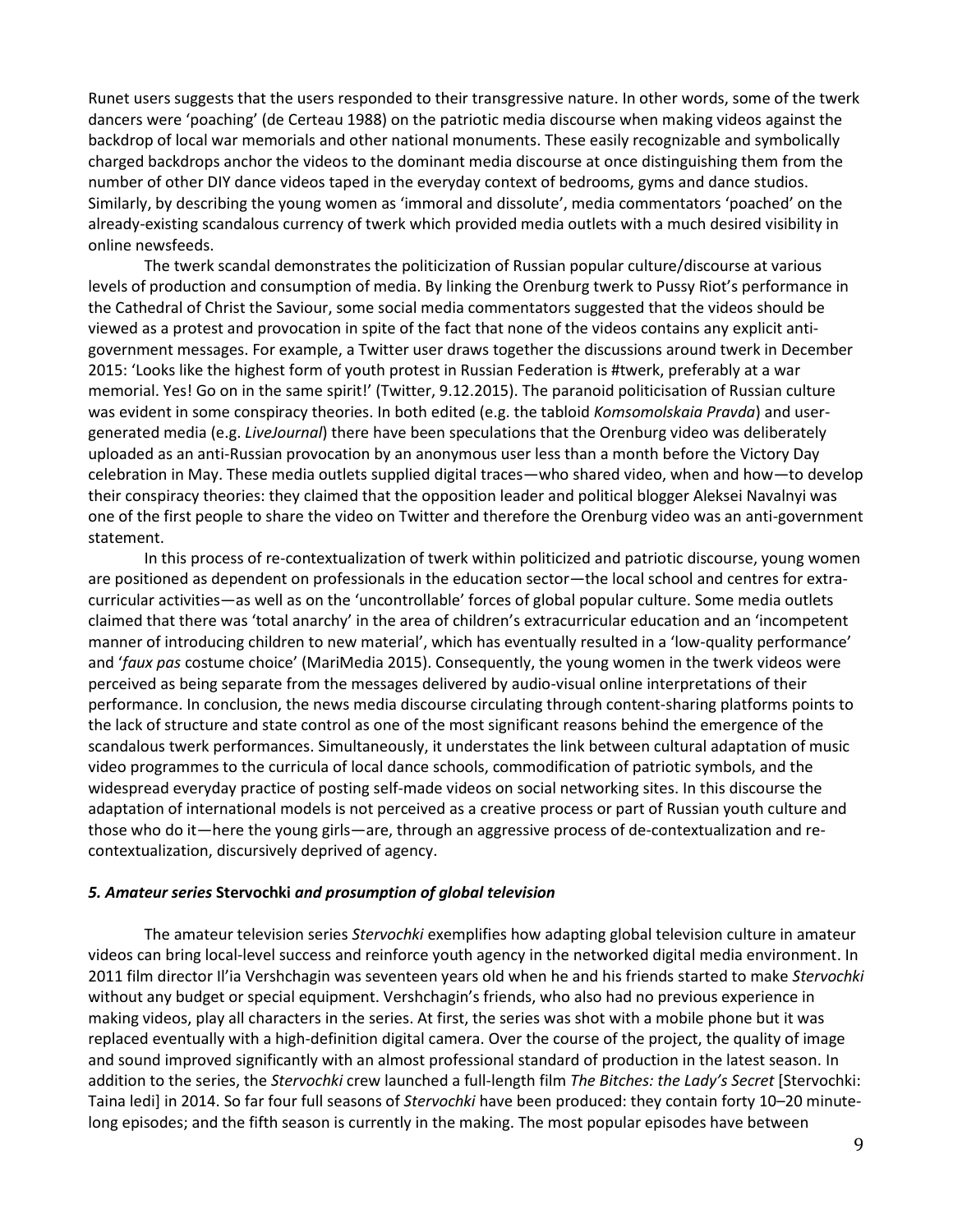200,000 and 450,000 views and the total number of views on the series' YouTube channel is almost four million (as of September 2016).<sup>10</sup> During seasons, new episodes appear once a week, usually on Saturdays, and the last episode of each season has premiered at special screenings in local film theatres in Yekaterinburg, St. Petersburg, Moscow and several other Russian cities.

Any delays in the release of new episodes are actively discussed on social media by the series fans. Fan activity is an important part of the production because the producers use crowd sourcing to create and fund the project. For example, when they work on the script they ask fans to contribute their ideas on how to develop the storyline and sometimes even ask help with finding certain locations and props for specific scenes. These inquiries have produced a large number of texts available online that can be classified as fan fiction (see Samutina 2013). In addition, these exchanges create a strong sense of community and co-creativity among the viewers /fans. One fan, for example comments: 'The second season… guys, do you feel how they really listened to our suggestions? As a result, we are writing the new screenplay for our favourite series together with the director. As we requested, there is more bitching [stervoznost'], drugs, complex intrigues and daunting criminal episodes' (VKontakte, 2 Nov 2011).

*Stervochki*'s plotline adheres closely to the conventions of American and Latin American daytime television soap opera that became extremely popular on Russian television in the 1990s and early 2000s. The main storyline depicts the adventures of three young female swindlers, Liza, Marina and Kira, whose goal in life is to achieve a glamorous lifestyle by any means. Glamour consumption thematically frames the whole series and features as its central ideology. This is expressed through the opening theme, the pop song entitled 'Beauty' [Krasota] by Nastenka Ovchinnikova. The lyrics include the phrase 'blonde girls walk on streets made of diamonds/ crystals shine in their hair/ like on the covers of magazines like in images', and continues, 'they know, you have all become glamorous'.<sup>11</sup> Despite its almost non-existent budget, *Stervochki* conveys a distanced or even abstract representation of glamorous Russia, which connects to the mainstream popular media mainly through several 'symbolic cues' (Bormann 1985), that is, references to well-known themes and motifs of other representations of glamour in Russian popular culture. For instance, the series is filmed in shabby 1960s apartment buildings, and it shows muddy courtyards and grey streets of provincial Russia but between scenes, the camera often focuses on the Sberbank office building in the centre of Pervoural'sk in order to emphasise the power of money in the lives of the heroes. Furthermore, the actors' clothes and makeup have not been provided by expensive designer brands but at the same time the characters are repetitiously involved in conspicuous consumption. They, for example, drink Chateau Cheval Blanc, order cheesecake through home delivery and book trips to exotic tourist resorts. With the help of these repetitive elements, the viewers are obliged to co-create an impression of global glamour and luxury lifestyle in their own minds, relying on their previous cultural knowledge of glamour as 'byproduct of consumption culture (…) manifested in the availability of products imported from abroad' (Goscilo & Strukov 2010: 2, 6).<sup>12</sup>

The overt gender stereotyping suggested in the series title creates an important 'horizon of expectation' (Jauss 1982) as the producers of *Stervochki* utilize the post-feminist stereotype as a starting point. The storyline and the fans' ideas for future episodes reveal a feminized form of Machiavellianism, that is, an imaginative way of manipulating others by using intimate (sexual) relations for personal gain. Moreover, I argue that 'stervoznost'' as one of the core themes of the series pinpoints the importance of popular culture. *Stervochki* thus shows how young people are socialized into their future roles as citizens of the Russian Federation working in a global context, that is, in how they constitute 'a self from overlapping, sometimes contradictory possibilities' and symbolic resources (Bloustien 2003: 250). Gerry Bloustien notes that in youth everyday life, the 'engagement with popular culture (…), is a complex dialectic activity, one that oscillates repeatedly between total engagement and a balancing, knowing distanciation' (2003: 34). Following this idea, I propose that the female hero of the series—*sterva*—is a rough approximation of what mainstream television drama in particular and popular imagery in general offer to post-Soviet cultural youth consumers today.

The amateur video series and especially the fans' demands for even more outrageous plotlines than they've previously seen speaks for Russian young internet users' willingness to challenge and extend the symbolic boundaries of the existing cultural reserve (Bloustien 2003: 35). The fan interaction on social media further shows that the symbolic boundaries of *Stervochki* are extended beyond gender stereotypes and into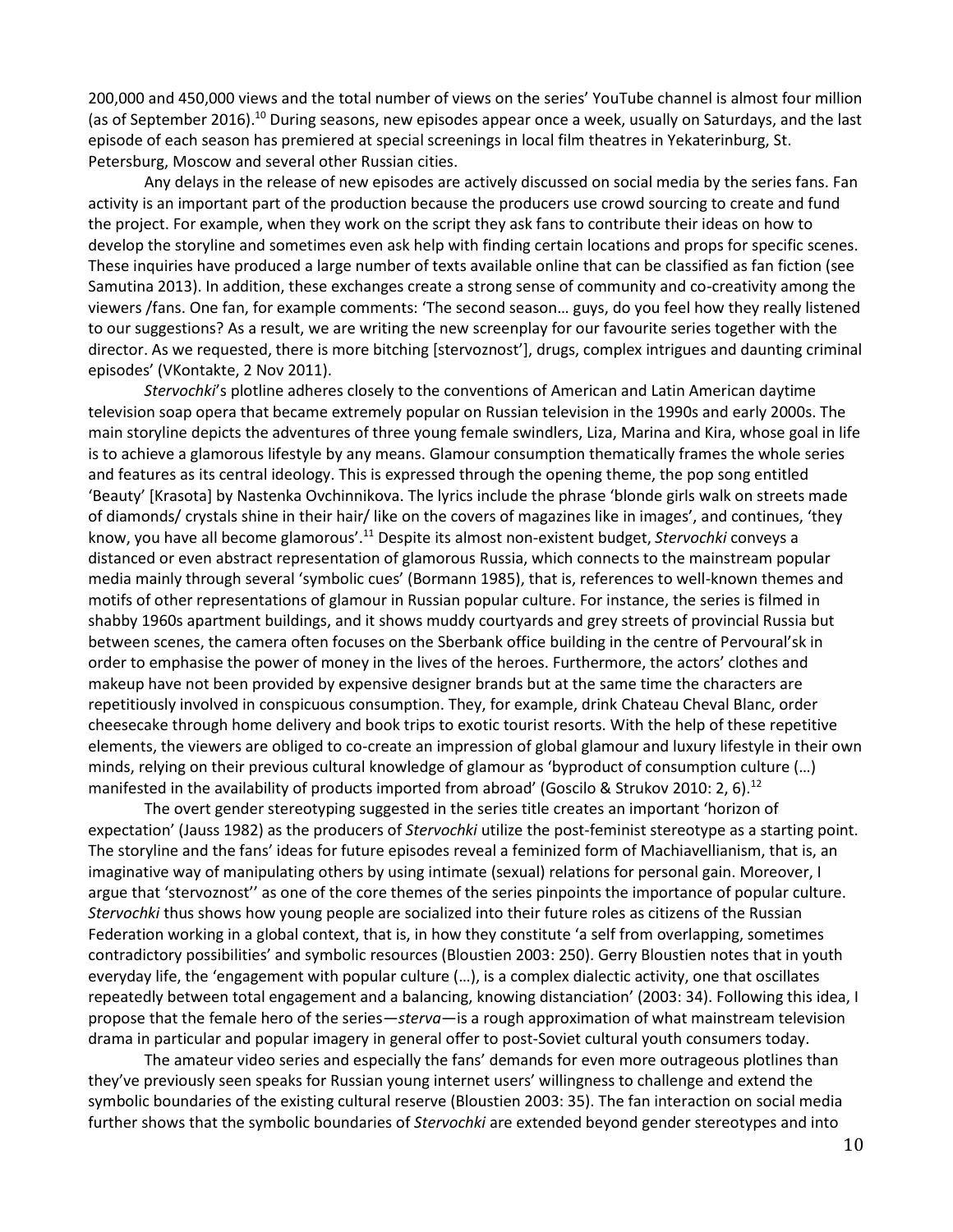areas that emphasize the online audiences', that is, prosumers', agency as related to global consumption and online video culture.

IMAGE 3. A banner advertising Stervochki's fourth season published on the Vkontakte page of the series. The text at the bottom says 'Night is the time of secrets'. Source: https://vk.com/stervochki\_tv.

The amateur quality thereby invites the viewer to imagine and participate. This happens in various ways, and sometimes the fans wish to describe their viewer's experience by pointing to the lack of actual glamour in the series. A Twitter user, for example, comments: 'Today I am going to dive deep into the world of provincial glamour, filled with violence and fraud' (Twitter, 31 December 2013) while another commentator remarks: 'A chick walks along the streets of Shit-ville [Mukhosransk] in high heels to awesome music' (Twitter, 29 July 2013). These comments obviously emphasise the steep contrast which exists between the implied glamour (epitomized by the diamond-covered streets of the theme song) and the actual environment that appears in the series footage.

Thus the fans use the series to reflect on themselves, the reality of glamour consumption and community in their own lives. On Twitter and especially on the image-sharing platform Instagram, which are often hyperlinked, the members of the *Stervochki* fan community actively and creatively interact with the series producers and among themselves by posting written comments, photographs, video clips, fan art collages, all marked by hashtags. The online activity of the fans usually takes place while watching the series at home or waiting for another episode to appear. Consequently, the overall representation of the fan community can be characterised through an accentuated description of everyday life, which obtains meaning especially through visual representation of private spaces and activities. However, the series *Stervochki* is at the centre of this imaging and self-imaging: the series appears as the central visual element on television or, more likely, on the computer screen and the young viewers and their private spaces develop around it. Mobile technology makes this space flexibly available for media use, as the computer is located in the living room, in the kitchen, on the table, or in one's bedroom.

Media technology also makes the domestic everyday space a performative space. *Stervochki*'s fans use this space as a canvas on which they project mainly two kinds of self-images. Firstly, either fragmented or whole self-portraits (selfies) showing a cheerful, supportive and even affectionate attitude towards the series (thumbs up, for example). Secondly, images of everyday items—meals, drinks and branded goods—which are arranged in the style of still-life painting and which often allude to the consumption patterns of the characters in the series. All these photographs and comments together create a composite image in which affectionate everyday media use is combined with the private consumption of everyday food and drink and, more importantly, with consumer fantasies, brand consciousness and consumer trends that circulate across post-Soviet popular media, thus creating an overwhelming collage of contemporaneity.

These images of affectionate television/video watching merge with various quality evaluations. Quality is at once a central and complex category when it comes to amateur productions and the comments by *Stervochki*'s fans express a persisting effort to apply different verbal tools and techniques of evaluating the amateur quality of the beloved and community-constituting series. One of these techniques is irony which is created by using two opposite registers in one phrase, i.e., by combining a strongly negative expression with a superlative qualifier. For example, in the fans' comments, *Stervochki* is often called a 'wild series' [dikii serial] and 'ingenious crap' [genial'noe der'mo]. Another popular method of evaluating the series ironically is by using exaggerated, hyperbolic expressions, such as 'the coolest series of all humankind' [samyi krutoi serial chelovechestva]. These types of evaluations seem to appreciate the camp value of the series and they also express deeper insights. For instance, one viewer had used screengrabs of his/her mobile phone to share the following opinion:

> The series is full of different colours of emotions, overflow of passion, mystery and surprises. Each episode is like a new glimpse of fresh air. As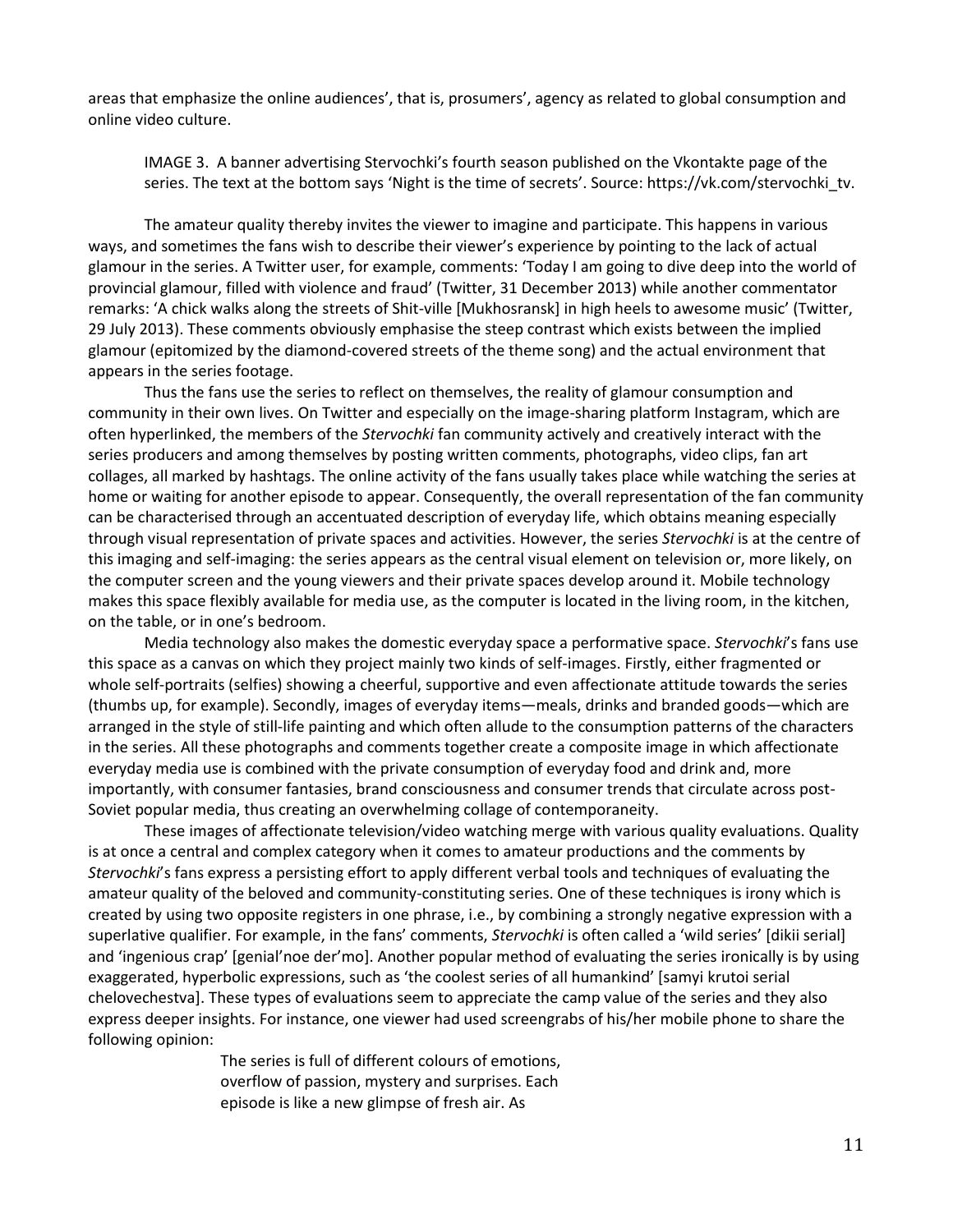people cannot live without water, food and oxygen, it is equally impossible to live without this cult series *Stervochki*!! The series simply does not have any flaws. The screenwriter has meticulously thought through every detail and the actors' work is mind-blowing. (Twitter, 4 February 2015)

The comment goes on to describe the feelings that arise upon watching the series, the things it has taught this particular viewer and how it can generally make life better. In the end, the commentator points out that thanks to the series s/he has developed 'a sense of beauty, style and taste that corresponds to elite life!' Although this appears ironic due to its hyperbolic use of different expressions, the statement also conveys a genuine feeling of exhilaration towards the series and its producers.

Consequently, the online community of *Stervochki* expresses both excitement and criticism of the series with the help of the ironic double-register. On the one hand, the viewers point out the most obvious thing about *Stervochki* which is its amateur quality and by so doing implicitly compare it to professionally produced drama on television and film. On the other, the viewers clearly identify with the producers' enthusiasm to make and distribute homemade videos and admire their courage to expose these videos to the uncensored criticism of the online audience. Consequently, instead of evaluating the technological and dramaturgical quality of the series, the online community evaluates *Stervochki* by measuring the degree to which they can identify with the producers' point of view, in other words how well the viewers and fans of the series, as ordinary school kids from the Russian provinces, can imagine themselves in the place of the amateur actors and screenwriters and self-trained users of digital technology. My analysis shows that the prosumption of mobile media is integrated seamlessly within the structures of the everyday life of *Stervochki* fans. Participation in the online sharing of comments and images enables the *Stervochki* fans a role of an informed specialist in the field of online amateur video culture.

### *6. Conclusion*

In this chapter I have presented an analysis of cultural globalisation through the case of Russian online amateur videos. I have argued that the internet combines several traditional and new forms of media and therefore it is vitally important to take media convergence, multimodal communication and hyperlinked, multiplatform publication practices into consideration when examining a Russian perspective on cultural globalisation. Commercial television formats, licensed and administrated by big media conglomerates are one of the most significant technologies of globalisation, spreading cultural ideas and narratives to new audiences all over the world. International format television is an important cultural background for different types of youth amateur productions that now circulate on social networking sites in the form of DIY YouTube videos. In the age of digital communication, global popular culture is increasingly apt to reach new locations through peer communities, moving from one internet user to another. Based on these arguments, my chapter has shown how online amateur media gives a new form and meaning to ideas and stories originating in global popular and televisual culture in contemporary Russia.

The selected cases illuminate the role of online popular culture in cultural globalisation simultaneously revealing the new realities of cultural production in Russia today. The two cases reveal the technological, social and cultural aspects of online communication in the global era. They also indicate the tensions between Russian cultural self-perception and global feedback loops seen in the context of digital communication infrastructure and popular culture. Although very different from one another, my case studies represent different types of online phenomena that are both typical of the current digital age. The twerk case accounts for a sudden, fast-evolving and easily-forgotten online scandal which has reached a global audience, caused a public outcry and affected those who were directly involved in the performance and the making of the video. The second case involves a long-term multimedia project with an emphasis on production and strategic distribution to a niche online audience. Twerk dancing, which was originally adapted to youth performances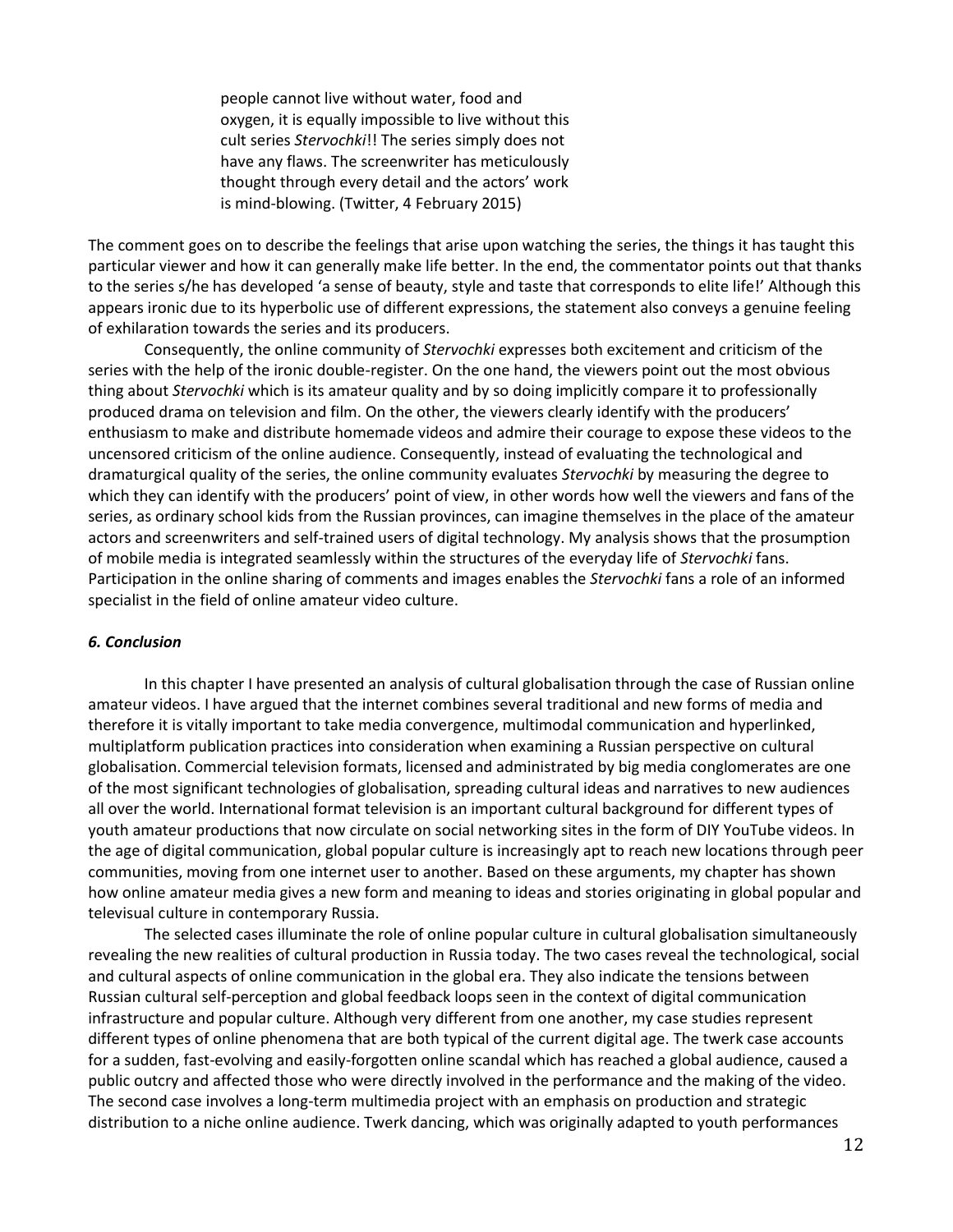and videos from global television (esp. Miley Cyrus's VMA performance), is given new meanings through patriotic re-contextualisation whereas *Stervochki* and its fan base create 'a culture within culture', an online subculture strongly influenced by the patterns of international-format drama series. In other words, the twerk scandal is produced and reproduced through the marginalisation of global television and girls' popular culture while *Stervochki*'s popularity relies on prosumption of the global televisual culture and active negotiation between conflicting representations of femininity.

Consequently, the two cases showcase gender stereotyping in Russian media and culture; they also question youth and female agency. My analysis of the twerk scandal demonstrates the marginalization of global trends and their influence on Russian culture also easily results in pejorative attitudes to youth everyday culture and everyday use of the internet. Instead, twerk has been discursively re-framed within mainstream patriotic discourse, and thus young girls performing in the videos were singlehandedly perceived as behaving in an 'unpatriotic' manner. The media perception of the twerk videos thus confirms the gender polarization of Russian public discourse which now extends to the area of online social networks as well. Simultaneously, it encourages one to inquire about the role of young women in cultural globalisation outside media scandals.

Online participatory culture increases young internet users' opportunities to develop their media literacy in the context of global popular culture. My analysis of *Stervochki*, which here represents a less wellknown video production, thus diversifies our understanding of online popular culture especially from the viewpoint of youth and female agency. In my analysis, I have emphasized how various materials on the series' VKontakte profile open up the production process and make it available for the participation of fans and viewers. This has an impact on *Stervochki*'s overall representation of gender as the young female actors who play stereotyped roles of *stervas* on the videos, actively take part in the writing, producing and promoting of the series. Due their status as the main stars of the series, the interaction between the fans and the female actors becomes one of the most crucial elements of *Stervochki*'s fan community. In other words, an online drama series that heavily draws on popular cultures' gender stereotypes provides young girls with agency as part of a creative online community. Through its female characters, the series also portrays *glamour* as an important everyday practice thus reflecting contemporary Russia as a society of consumers and a society striving to be included in the world economy of symbolic consumption of international brands and brand conscious taste.

In my analysis of both cases, I have highlighted the importance of an ongoing process of defining quality as one of the central markers of any cultural production. Various digital publications and platforms analysed in this chapter organize the distribution of information into accumulating, open-ended information streams. They enable a number of different frameworks of interpretation to combine and overlap in a more fundamental way than before the internet age. The larger questions that remain to be studied more closely include the following: Do these frameworks constitute a new 'grand narrative' of Russian cultural selfperception in the era of globalisation? Do the digital media confirm or break the division of a singular Russia into 'multiple Russias' which exist in parallel, disconnected realities? Digital media can be seen as offering a better access to some of these realities but what kind of tools do they offer to gain mutual understanding between them?

## **References**

Allok, Kevin; Anfilova, Yuliia (2015) '#YouTube Rewind: Chem zapomnilsia 2015 god' [What will we remember of the year 2015], *Oficial'nyi blog Google Rossiia*, 9 December, https://russia.googleblog.com/2015/12/youtuberewind-2015.html (11.09.2016).

Baskerwille, Niamba (2014) Twerk It: Deconstructing Racial and Gendered Implications of Black Women's Bodies through Representations of Twerking. An undergraduate senior thesis, Swarthmore College, Department of Sociology and Anthropology.

Bormann, Ernest (1985) *The Force of Fantasy: Restoring the American Dream*, Garbondale: Southern Illinois UP.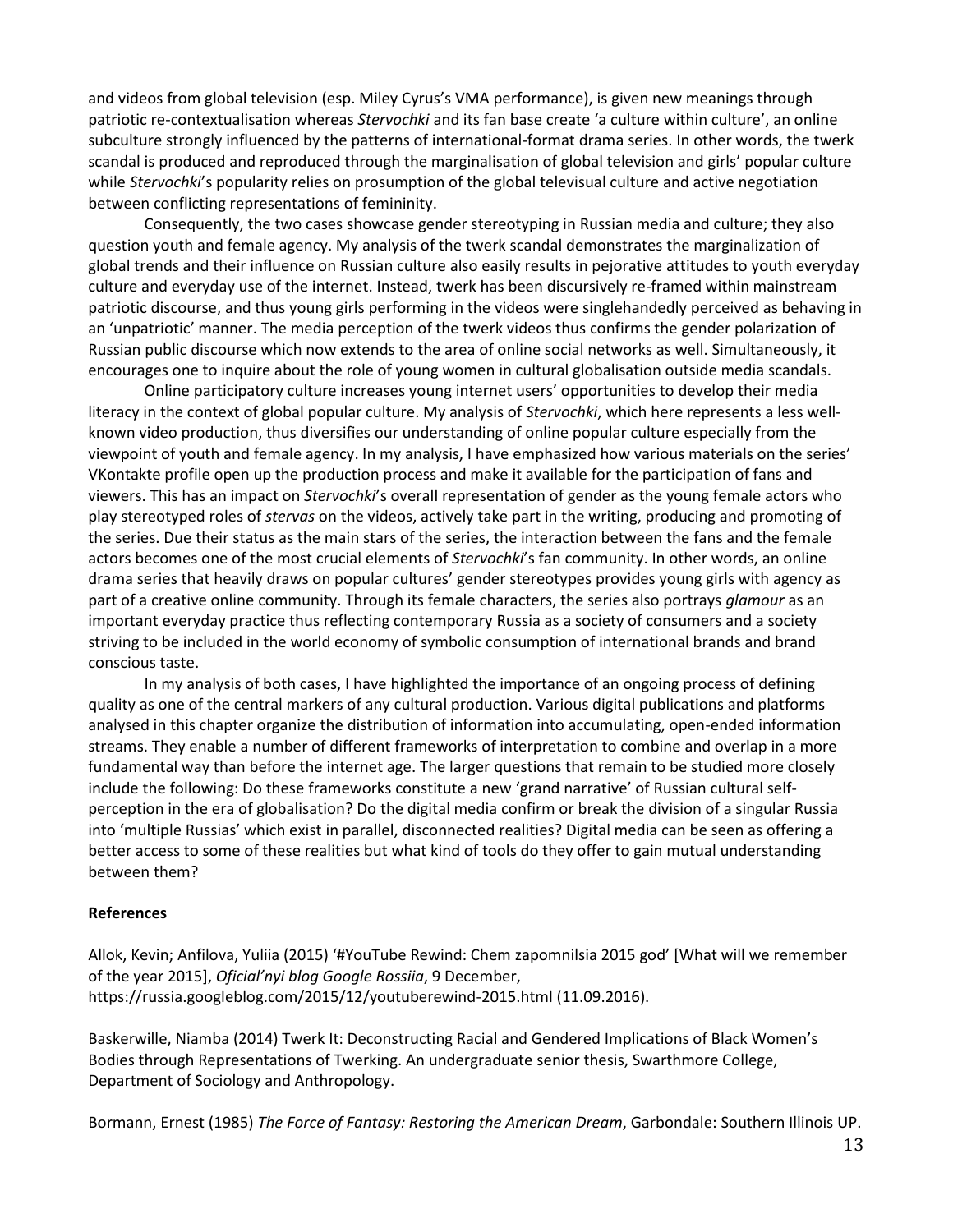Borenstein, Eliot (2008) *Overkill: Sex and Violence in Contemporary Russian Popular Culture*, Ithaca: Cornell UP.

Bortnikov, Yan (2015) 'Novorossiiskie kadety ustroili striptiz-shou na tanke T-34' [Cadets from Novorossiisk organized a striptease show at the tank T-34], *Komsomol'skaya Pravda*, 7 May, http://www.kompravda.eu/daily/26378/3257339/ (08.03.2017).

Bloustien, Gerry (2003) *Girl Making: A Cross-Cultural Ethnography on the Processes of Growing up Female*, New York: Berghahn Books.

Campbell, Melissa (2004) 'Go White Girl! Hip Hop Booty Dancing and the White Female Body', Continuum: Journal of Media & Cultural Studies, 18 (4): 497-508.

Cassiday, Julie E.; Johnsson, Emily D. (2013) 'A Personality Cult for the Post-Modern Age: Reading Vladimir Putin's Public Persona', in *Putin as Celebrity and Cultural Icon*, ed. by Helena Goscilo, London: Routledge, 37-64.

Castells, Manuel (2011) *The Rise of the Network Society*, Chichester: Wiley-Blackwell.

Chapman, Andrew (2014) 'Changing 'The Term' of Engagement: Casting and Mobilizing Amateur Filmmakers in Recent Projects by Kostomarov, Rastorguev and Pivovarov', *Studies in Russian, Eurasian and Central European New Media*, 11: 95-112.

Christensen, Miyase; Jansson, André; Christensen, André (2011) 'Introduction: Globalisation, Mediated Practice and Social Space', in *Online Territories: Mediated Practice and Social Space*, ed. by Miyase Christensen, André Jansson and Christian Christensen, New York: Peter Lang, 1-11.

de Certeau, Michel (1988) *Practice of Everyday Life*, Berkeley: California UP.

Donahoe, Brian; Habeck, Joachim Otto (eds.) (2011) *Reconstructing the House of Culture: Community, Self and the Making of Culture in Russia and Beyond*, New York: Berghahn Books.

Federal press (2015) 'Tverk na fone voennogo memoriala pod Brianskom zainteresoval prokuraturu' [Twerk against the backdrop of a war memorial raised the persecutor's interest], *Federal press*, 10 September, http://fedpress.ru/news/society/news\_event/1441872863-tverk-na-fone-voennogo-memoriala-podbryanskom-zainteresoval-prokuraturu (08.03.2017).

Fish, Stanley (1984) *Is There a Text in This Class? The Authority of Interpretive Communities*, Cambridge (MA): Harvard University Press.

Gaunt, Kyra D. (2015) 'YouTube, Twerking & You: Context Collapse and the Handheld CO-Presence of Black Girls and Miley Cyrus', Journal of Popular Music Studies, 27 (3): 244-273.

Gill, Rosalind (2007) 'Postfeminist Media Culture: Elements of a Sensibility', *European Journal of Cultural Studies*, 10 (2): 147-166.

Gorham, Michael S.; Lunde, Ingunn; Paulsen, Martin (eds.) (2014) *Digital Russia: The Language, Culture and Politics of New Media Communication*, London: Routledge.

Goscilo, Helena; Strukov, Vlad (2011) 'Introduction', in *Celebrity and Glamour in Contemporary Russia: Shocking Chic*, ed. by Helena Goscilo and Vlad Strukov, Routledge: London, 1-26.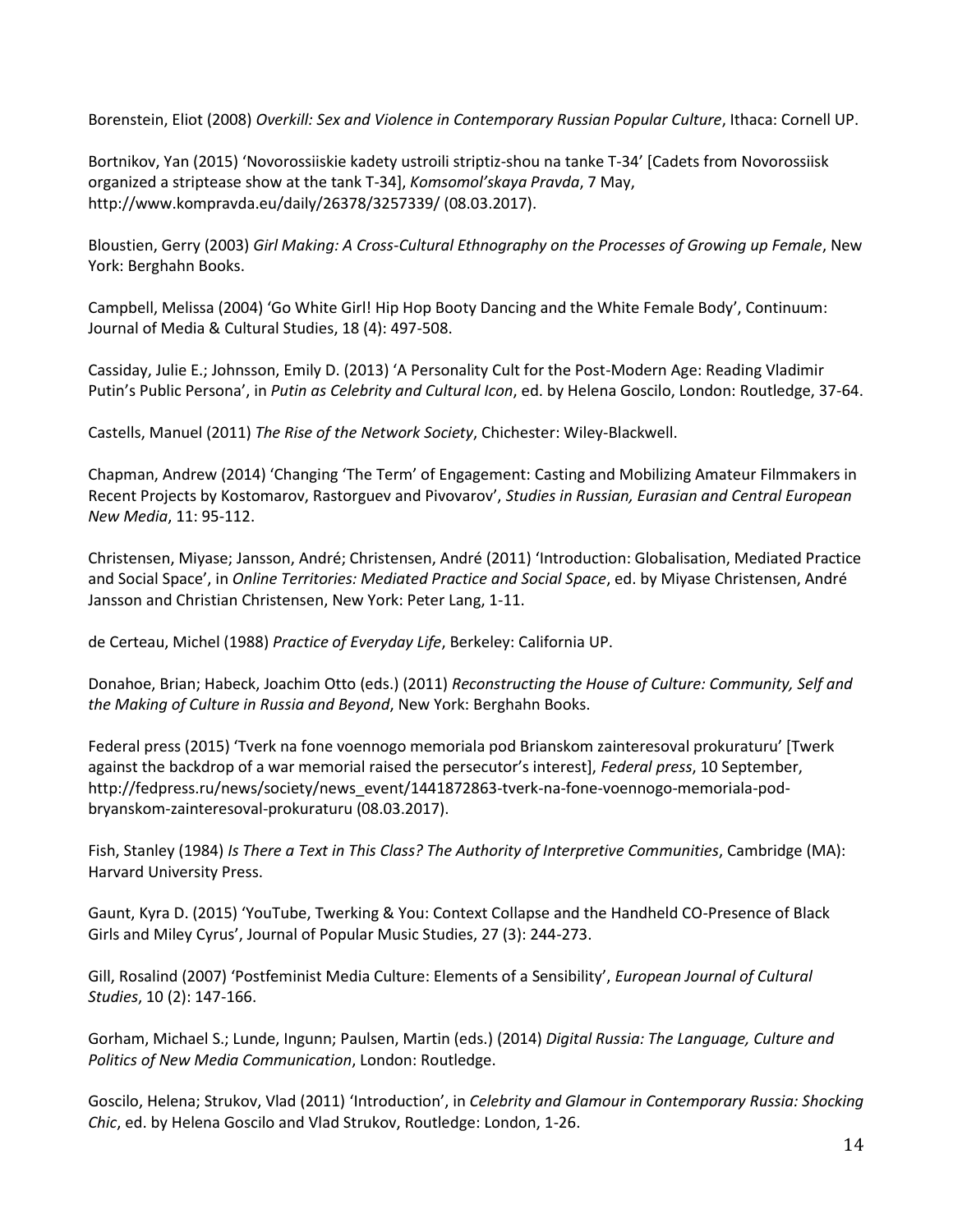Heller, Dana (2003) 'Russian "Sitkom" Adaptation: The Pushkin Principle', *Journal of Popular Film and Television*, 31 (2): 60-72.

hooks, bell (1992) *Black Looks: Race and Representation*, Boston MA: South End Press.

Hutchings, Stephen; Rulyova, Natalia (2009) *Television and Culture in Putin's Russia: Remote Control*, London: Routledge.

Hutchings, Stephen; Tolz, Vera (2014) *Nation, Ethnicity and Race on Russian Television: Mediating Post-Soviet Difference*, London: Routledge.

Jauss, Hans Robert (1982) *Toward and Aesthetic of Reception*, Brighton: Harvester Press.

Jenkins, Henry (2006a) *Convergence Culture: Where Old and New Media Collide*, New York: New York University Press.

Jenkins, Henry (2006b) *Fans, Bloggers and Gamers: Exploring Participatory Culture*, New York: New York University Press.

Katila, Essi; Ratilainen, Saara (2016) 'Internet ja amatööritelevisio Venäjällä' [Internet and amateur television in Russia], *Idäntutkimus* [Finnish Review of Eastern European Studies], 23 (1): 53-69.

Klioutchkine, Konstantin (2005) '"Fedor Mikhailovich Lucked Out with Vladimir Vladimirovich": The Idiot Television Series in the Context of Putin's Culture', Kino Kultura, 9. http://www.kinokultura.com/articles/jul05 klioutchkine.html (09.09.2016).

Life #novosti (2015) 'V Novorossiiske kadety stantsevali tverk na legendarnom tanke T-34' [In Novorossiisk, cadets performed twerk at the legendary tank T-34], *Life #novosti*, 7 May, https://life.ru/t/%D0%BD%D0%BE%D0%B2%D0%BE%D1%81%D1%82%D0%B8/153579?utm\_source=lifenews& campaign=redirect (08.03.2017).

Makarsky, Artem (2015) 'Kak "vozmutitel'nyi" tverk meniaet vse k luchshemy' [How the 'shoking' twerk changes everything for the better], *Afisha Daily*, 5 May, https://daily.afisha.ru/archive/vozduh/music/kakvozmutitelnyy-tverk-menyaet-vse-k-luchshemu/ (06.03.2017).

Manovich, Lev (2002) *The Language of New Media*, Cambridge (Mass): MIT Press.

MariMedia (2015) 'Erotika vo detskikh tantsakh: kak dopustili i byla li ona?' [Erotica in children's dance: was it there?], *MariMedia.ru*, 15 April, http://www.marimedia.ru/news/society/item/40767/ (11.09.2016).

Matikainen, Janne; Villi, Mikko (2015) 'Aktiivinen yleisö? Tutkimus yleisön asenteista sisällön tuottamista ja jakelua sekä verkossa osallistumista kohtaan' [Active audience? A study of audience's attitudes towards online content production and distribution], *Media & Viestintä* [Media & Communication], 38 (3): 147-164.

Moran, Albert (2004) 'The Pie and the Crust: Television Program Formats', in *The Television Studies Reader*, ed. by Robert C. Allen and Annette Hill, New York: Routledge, 258-265.

Novikova, Anastasia (2015) 'V Kremle otsenili tverk u memoriala "Malaia zemlia": Intsident nazvali nepravil'nym i neetichnym' [Twerk at the memorial was evaluated by the Kremlin: the incident was called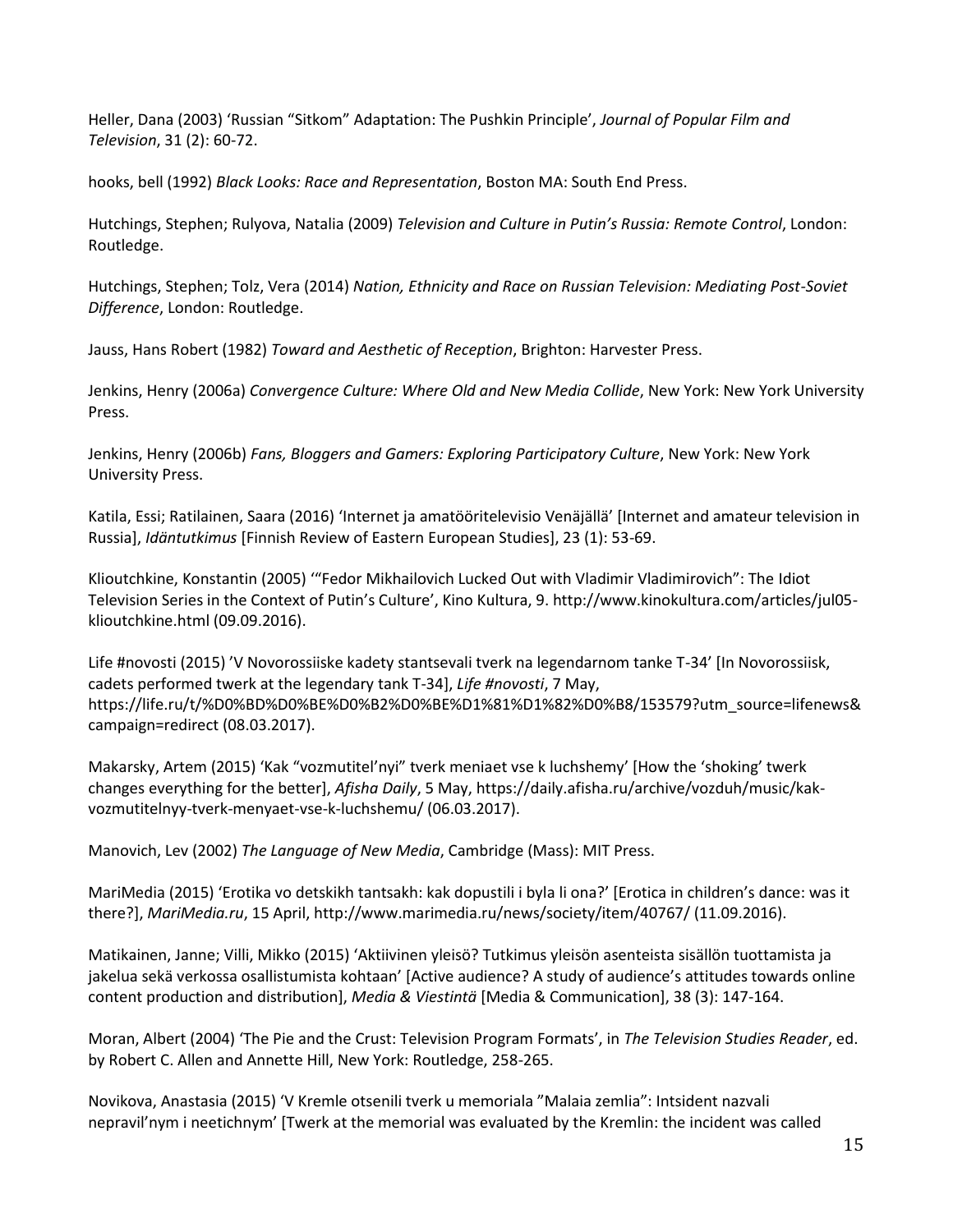improper and unethical], *Komsomol'skaia pravda*, 27 April, http://www.kompravda.eu/online/news/2041364/ (08.03.2017)

Oxford Dictionaries. http://www.oxforddictionaries.com/definition/english/twerk (11.09.2016).

Prior, Markus (2007) *Post-Broadcast Democracy: How Media Choice Increases Inequality in Political Involvement and Polarizes Election*, Princeton: Princeton University Press.

Prokhorova, Elena (2010) 'Flushing Out the Soviet: Common Places, Global Genres and Modernization in Russian Television Serial Productions', *Russian Journal of Communication*, 3 (3/4): 185-204.

Rajagopalau, Sudha (2013) 'Is There Room for the Fan? The Discursive Television Audience in Russia', *Digital Icons: Studies in Russian, Eurasian and Central European New Media*, 10: 1-16.

Ratto, Matt; Boeler, Megan (2014) 'Introduction', in *DIY Citizenship: Critical Making and Social Media*, ed. by Matt Ratto and Megan Boeler, Cambridge (Mass): MIT Press.

Renold, Emma; Ringrose, Jessica (2013) 'Feminisms Re-Figuring 'Sexualisation', Sexuality and 'The Girl', *Feminist Theory*, 14 (3): 247-254.

Ringrose, Jessica; Harvey, Laura; Gill, Rosalind; Livingstone; Sonia (2013) 'Teen Girls, Sexual Double Standards and 'Sexting': Gendered Value in Digital Image Exchange', *Feminist Theory*, 14 (3): 305-323.

Salmenniemi, Suvi; Adamson, Maria (2014) 'New Heroines of Labour: Domesticating Post-feminism and Neoliberal Capitalism in Russia', *Sociology*, DOI: 038038513516830.

Salmenniemi, Suvi; Ratilainen, Saara (2014) 'Kapitalismin "uusi nainen"' [The new woman of capitalism], *Idäntutkimus* [The Finnish review of East European Studies], 21 (3): 3-14.

Samutina, Natalia (2013) 'The Care of the Self in the 21st Century: Sex, Love, and Family in Russian Harry Potter Fan Fiction', *Digital Icons: Studies in Russian, Eurasian and Central European New Media*, 10: 17–46.

Strukov, Vlad (2014) 'Aktivnoe televidenie: Novye formy veshchaniia i kommunikatsii so zriteliam. Interviu s Stanislavom Kholkinym, redaktorom telekanala ETV (Yekaterinburg-TV)' [Active television: new forms of communication with the viewers. Interview with Stanislav Kholkin, Editor of the ETV channel], *Ot tsentral'nogo k tsifrovomu: televidenie v Rossii* [From central to digital: television in Russia], ed. by V. Strukov & V. Zvereva, Voronezh: Voronezhskii gosudarstvennyi pedagogicheskii universitet, 311-321.

Strukov, Vlad (2013) 'From Local Appropriation to Global Documentation, or Contesting the Media System', *Digital Icons: Studies in Russian, Eurasian and Central European New Media*, 9: 87-97.

Strukov, Vlad; Zvereva, Vera (2014) 'Ot binarnoi k politsentritskoi modeli rossiiskogo televideniia' [From the binary to polycentric model of Russian television], *Ot tsentral'nogo k tsifrovomu: televidenie v Rossii*, ed. by V. Strukov and V. Zvereva. Voronezh: Voronezhskii gosudarstvennyi pedagogitcheskii universitet, X-LVIII.

Vartanova, Elena (2014) 'Televidenie tsifrovoi epokhi: k postsetevoi i interaktivnoi modeli' [Television of the digital age: towards a post-network and interactive model], *Ot tsentral'nogo k tsifrovomu: televidenie v Rossii*, ed. by. V. Strukov and V. Zvereva. Voronezh: Voronezhski gosudarstvennyi pedagogicheski universitet, 1-26.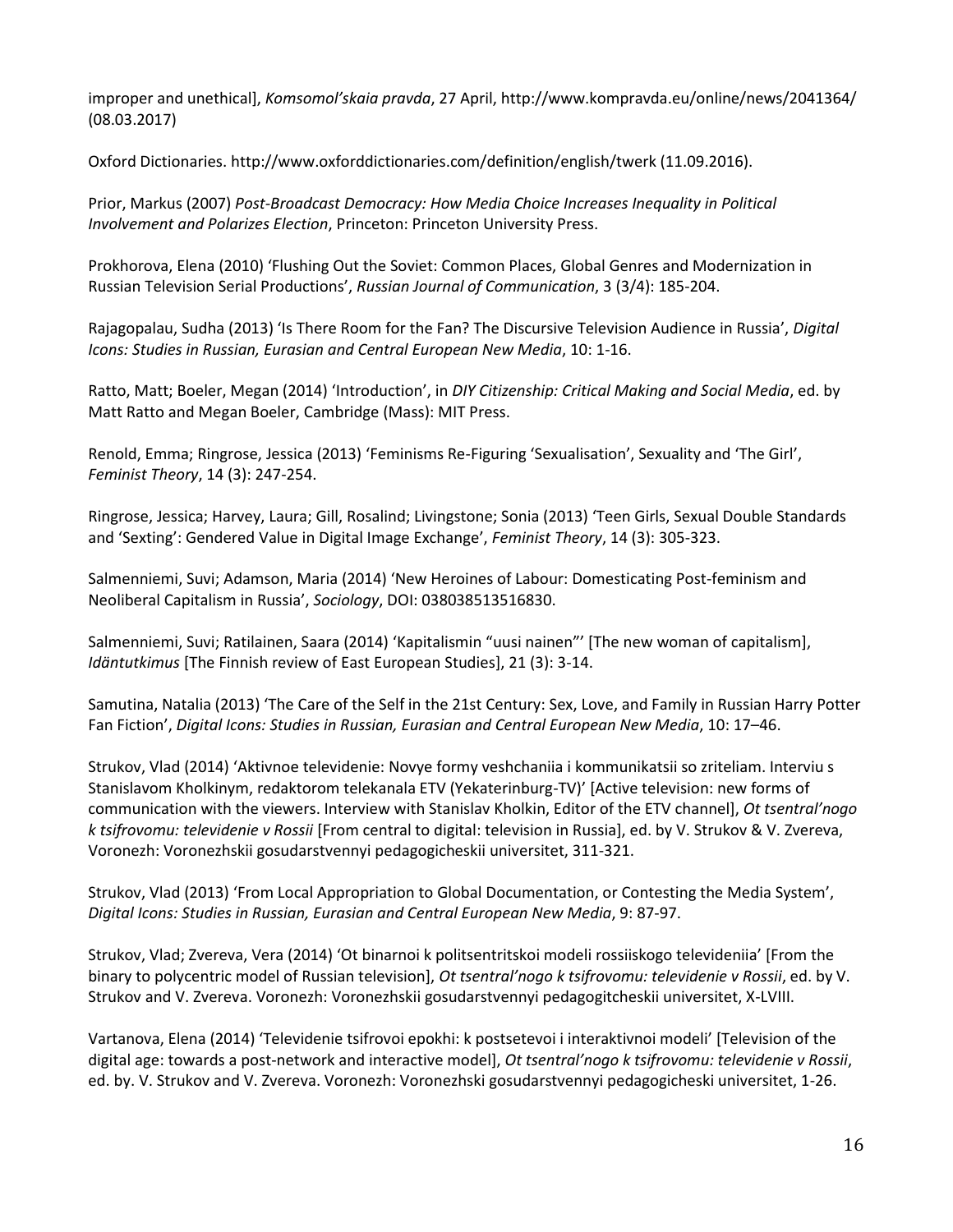V-kurse (2015) 'V Permi dali bezplatnyi urok po skandal'nomu tantsu tverk' [Free-of-charge classes in the scandalous twerk dance were given in the city of Perm'], *V-kurse Perm'*, 3 May, http://vkurse.ru/news/life/v\_permi\_dali\_besplatnyy\_urok\_po\_skandalnomu\_tantsu\_tverk\_494568/ (11.09.2016).

Vslush.tv (2015) '#heshteg: twerk' [#hashtag: twerk], *Vslush.tv.ru*, 20 April, http://www.vsluh.ru/special/hashtag/444 (11.09.2016).

 $\overline{a}$ 

Vyrkovski, A. V.; Makeenko, M. I. (2014) *Regional'noe televidenie v Rossii na poroge tsifrovoi epokhi* [Regional television in Russia on the threshold of the digital age], Moskva: MediaMir.

Wilson, Jason (2011) 'Playing with Politics: Political Fans and Twitter Faking in Post-Broadcast Democracy', *Convergence*, 17 (4): 445-461.

Zvezda (2015) 'Tverk na memoriale v Brianske zakonchilsia tiur'moi dlia devushki' [Twerk at a memorial in Briansk ended with jail time for the young girl dancer], *Telekanal Zvezda*, 17 September, http://tvzvezda.ru/news/vstrane\_i\_mire/content/201509171253-63nu.htm (08.03.2017).

<sup>4</sup> [Vserosiiskaia gosudarstvennaia televzionnaia i radioveshchatel'naia kompaniia]

<sup>1</sup> I thank Essi Katila, Michael Furman, the editors of this volume and participants of the conference Russian Culture in the Era of Globalisation (University of Leeds, 11-12 June, 2015) for their valuable feedback on the earlier versions of this chapter. This research has been conducted with the financial help of the University of Leeds and Kone Foundation.

<sup>2</sup> *Sex and the City* is an American TV series of international acclaim based on the book by Candace Bushnell. It ran for six seasons on HBO channel from 1998 until 2004. It describes friendship between four women living in Manhattan New York. The female protagonists are portrayed as professionally successful and sexually promiscuous, which makes the series one of the key postfeminist texts of the turn of the 21th century.<br>3 The gonder representation of Stervechki is

<sup>3</sup> The gender representation of *Stervochki* is analysed in more detail in Katila & Ratilainen 2016. On post-feminist discourse in Russian popular literature, see Salmenniemi & Adamson 2014. On postfeminism on Anglophone television see Gill 2007.

<sup>&</sup>lt;sup>5</sup> The roots of twerking are in the global black culture. Elements of twerking can be found in several African traditional dances as well as in the bounce dance tradition of North American South, especially New Orleans and Atlanta (Gaunt 2015).

<sup>&</sup>lt;sup>6</sup> I'm grateful to undergraduate students at Howard University Nia Blasingame, Maiya Hackett, Nia Jacobs and Erika Ladd for sharing their views on twerking and its role in the U.S. popular culture.

<sup>7</sup> Twerk appeared not only in small Russian provincial dance studios but also on Russian prime time television. At the time when the twerk scandal was at its peak (April-May 2015), the show Dance [Tantsy] just finished its first season on the national cable channel TNT. Dance belongs to the group of format-based reality talent shows which bring amateur and professional dancers from all over Russia to perform in front of a jury of celebrity-choreographers with the aim of winning the grand prix of 53,600 \$ (three million roubles). The show premiered in August 2014 and in September 2016 it was already in its third season. The show targets young individuals and its entertaining format is open to the sexiest trends in contemporary dance. For example, the show's opening theme includes short excerpts of twerk and pole dance amongst other dance styles that the audience may expect to see over the course of the season.